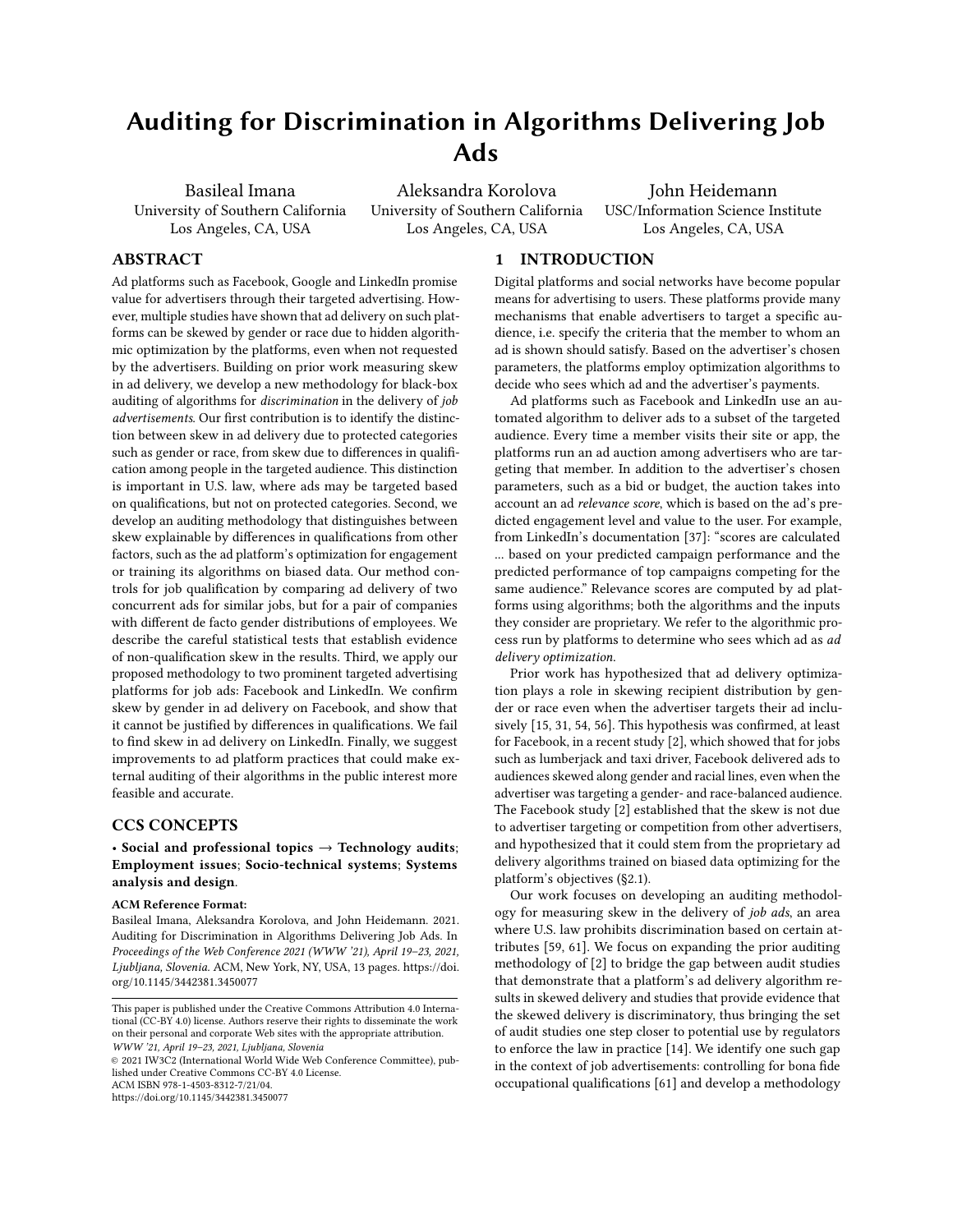to address it. We focus on designing a methodology that assumes no special access beyond what a regular advertiser sees, because we believe that auditing of ad platforms in the public interest needs to be possible by third-parties — and society should not depend solely on the limited capabilities of federal commissions or self-policing by the platforms.

Our first contribution is to examine how the occupational qualification of an ad's audience affects the legal liability an ad platform might incur with respect to discriminatory advertising [\(§2\)](#page-1-1). Building upon legal analysis in prior work [\[14\]](#page-11-6), we make an additional distinction between skew that is due to a difference in occupational qualifications among the members of the targeted ad audience, and skew that is due to (implicit or explicit use of) protected categories such as gender or race by the platform's algorithms. This distinction is relevant because U.S. law allows differential delivery that is justified by differences in qualifications [\[61\]](#page-12-2), an argument that platforms are likely to use to defend themselves against legal liability when presented with evidence from audit studies such as [\[2,](#page-11-5) [15,](#page-11-1) [31,](#page-11-2) [54,](#page-11-3) [56\]](#page-11-4).

Our second contribution is to propose a novel auditing methodology [\(§4\)](#page-4-0) that distinguishes between a delivery skew that could be a result of the ad delivery algorithm merely incorporating job qualifications of the members of the targeted ad audience from skew due to other algorithmic choices that correlate with gender- or racial- factors, but are not related to qualifications. Like the prior study of Facebook [\[2\]](#page-11-5), to isolate the role of the platform's algorithms we control for factors extraneous to the platform's ad delivery choices, such as the demographics of people on-line during an ad campaign's run, advertisers' targeting, and competition from other advertisers. Unlike prior work, our methodology relies on simultaneously running paired ads for several jobs that have similar qualification requirements but have skewed de facto (gender) distribution. By "skewed de facto distribution", we refer to existing societal circumstances that are reflected in the skewed (gender) distribution of employees. An example of such a pair of ads is a delivery driver job at Domino's (a pizza chain) and at Instacart (a grocery delivery service). Both jobs have similar qualification requirements but one is de facto skewed male (pizza delivery) and the other – female (grocery delivery) [\[17,](#page-11-7) [52\]](#page-11-8). Comparing the delivery of ads for such pairs of jobs ensures skew we may observe can not be attributed to differences in qualification among the underlying audience.

Our third contribution is to show that our proposed methodology distinguishes between the behavior of ad delivery algorithms of different real-world ad platforms, and identify those whose delivery skew may be going beyond what is justifiable on the basis of qualifications, and thus may be discriminatory [\(§5\)](#page-6-0). We demonstrate this by registering as advertisers and running job ads for real employment opportunities on two platforms, Facebook and LinkedIn. We apply the same auditing methodology to both platforms and observe contrasting results that show statistically significant gender-skew in the case of Facebook, but not LinkedIn.

We conclude by providing recommendations for changes that could make auditing of ad platforms more accessible, efficient and accurate for public interest researchers [\(§6.2\)](#page-10-0).

#### WWW '21, April 19–23, 2021, Ljubljana, Slovenia Basilea Basileal Imana, Aleksandra Korolova, and John Heidemann

# <span id="page-1-1"></span>PROBLEM STATEMENT

Our goal is to develop a novel methodology that measures skew in ad delivery that is not justifiable on the basis of differences in job qualification requirements in the targeted audience. Before we focus on qualification, we first enumerate the different potential sources of skew that need to be taken into consideration when measuring the role of the ad delivery algorithms. We then discuss how U.S. law may treat qualification as a legitimate cause for skewed ad delivery.

We refer to algorithmic decisions by ad platforms that result in members of one group being over- or under-represented among the ad recipients as "skew in ad delivery". We consider groups that have been identified as legally protected (such as gender, age, race). We set the baseline population for measuring skew as the qualified and available ad platform members targeted by the campaign (see [§4.4](#page-6-1) for a quantitative definition).

# <span id="page-1-0"></span>2.1 Potential Sources of Skew

Our main challenge is to isolate the role of the platform's algorithms in creating skew from other factors that affect ad delivery and may be used to explain away any observed skew. This is a challenge for a third-party auditor because they investigate the platform's algorithms as a black-box, without access to the code or inputs of the algorithm, or access to the data or behavior of platform members or advertisers. We assume that the auditor has access only to ad statistics provided by the platform.

Targeted advertising consists of two high-level steps. The advertiser creates an ad, specifies its target audience, campaign budget, and the advertiser's objective. The platform then delivers the ad to its users after running an auction among advertisers targeting those users. We identify four categories of factors that may introduce skew into this process:

First, an advertiser can select targeting parameters and an audience that induce skew. Prior work [\[5,](#page-11-9) [6,](#page-11-10) [54,](#page-11-3) [57,](#page-12-3) [64\]](#page-12-4) has shown that platforms expose targeting options that advertisers can use to create discriminatory ad targeting. Recent changes in platforms have tried to disable such options [\[22,](#page-11-11) [49,](#page-11-12) [55\]](#page-11-13).

Second, an ad platform can make choices in its ad delivery optimization algorithm to maximize ad relevance, engagement, advertiser satisfaction, revenue, or other business objectives, which can implicitly or explicitly result in a skew. As one example, if an image used in an ad receives better engagement from a certain demographic, the platform's algorithm may learn this association and preferentially show the ad with that image to the subset of the targeted audience belonging to that demographic [\[2\]](#page-11-5). As another example, for a job ad, the algorithm may aim to show the ad to users whose professional backgrounds better match the job ad's qualification requirements. If the targeted population of qualified individuals is skewed along demographic characteristics, the platform's algorithm may propagate this skew in its delivery.

Third, an advertiser's choice of objective can cause a skew. Ad platforms such as LinkedIn and Facebook support advertiser objectives such as reach and conversion. Reach indicates the advertiser wants their ad to be shown to as many people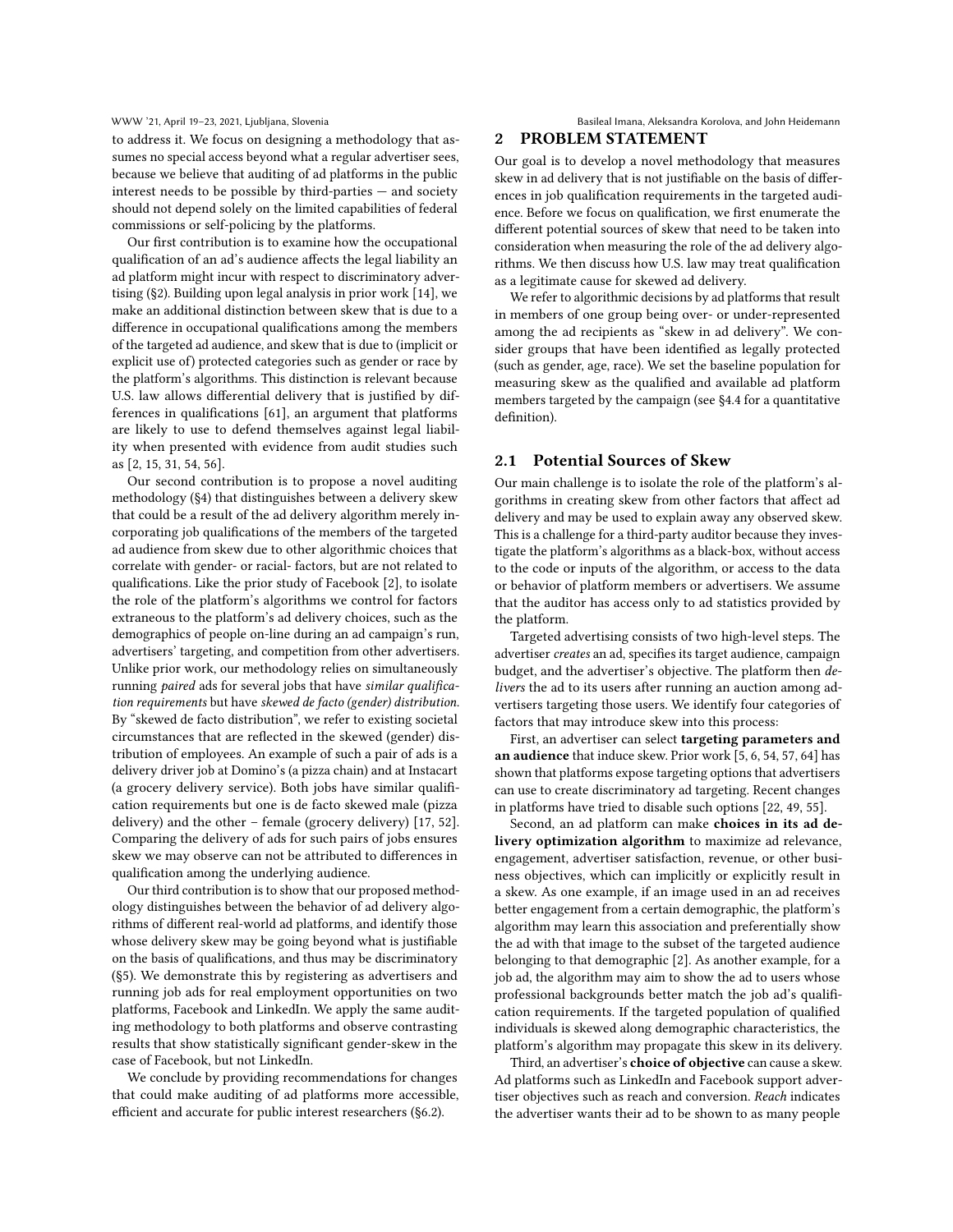as possible in their target audience, while for conversion the advertiser wants as many ad recipients as possible to take some action, such as clicking through to their site [\[20,](#page-11-14) [39\]](#page-11-15). Different demographic groups may have different propensities to take specific actions, so a conversion objective can implicitly cause skewed delivery. When the platform's implementation of the advertiser's objective results in a discriminatory skew, the responsibility for it can be a matter of dispute (see [§2.2\)](#page-2-0).

Finally, there may be other confounding factors that are not under direct control of a particular advertiser or the platform leading to skew, such as differing sign-on rates across demographics, time-of-day effects, and differing rates of advertiser competition for users from different demographics. For example, delivery of an ad may be skewed towards men because more men were online during the run of the ad campaign, or because competing advertisers were bidding higher to reach the women in the audience than to reach the men [\[2,](#page-11-5) [18,](#page-11-16) [31\]](#page-11-2).

In our work, we focus on isolating skew that results from an ad delivery algorithm's optimization (the second factor). Since we are studying job ads, we are interested in further distinguishing skew due to an algorithm that incorporates qualification in its optimization from skew that is due to an algorithm that perpetuates societal biases without a justification grounded in qualifications. We are also interested in how job ad delivery is affected by the objective chosen by the advertiser (the third factor). We discuss our methodology for achieving these goals in [§4.](#page-4-0)

### <span id="page-2-0"></span>2.2 Discriminatory Job Ads and Liability

Building on a legal analysis in prior work [\[14\]](#page-11-6), we next discuss how U.S. anti-discrimination law may treat job qualification requirements, optimization objectives, and other factors that can cause skew, and discuss how the applicability of the law informs the design of our methodology<sup>[1](#page-2-1)</sup>.

Our work is unique in underscoring the implications of qualification when evaluating potential legal liability ad platforms may incur due to skewed job ad delivery. We also draw attention to the nuances in analyzing the implications of the optimization objective an advertiser chooses. We focus on Title VII, a U.S. law which prohibits preferential or discriminatory employment advertising practices using attributes such as gender or race [\[61\]](#page-12-2). We interpret this law to apply not just to actions of advertisers but also to outcomes of ad delivery.

Title VII allows entities who advertise job opportunities to legally show preference based on bona fide occupational qualifications [\[61\]](#page-12-2), which are requirements necessary to carry out a job function. While it is unclear whether the scope of Title VII applies to ad platforms (as discussed by Datta et al. [\[14\]](#page-11-6)), to the extent that it may apply, it is conceivable that a platform such as Facebook can use qualification as an exception to argue that the skew arising from its ad delivery optimization does not violate the law. They may argue that skew (shown in prior work [\[2\]](#page-11-5)) simply reflects job qualifications. Therefore, our goal is to design an auditing methodology that can distinguish between skew due to ad platform's use of qualifications from

skew due to other algorithmic choices by the platform. The methodology to make such a distinction is one of our main contributions relative to prior work. It also brings findings from audit studies such as ours a step closer to having the potential to be used by regulators to enforce the law in practice.

As discussed in [§2.1,](#page-1-0) the objective an advertiser chooses can also be a source of skew. If different demographic groups tend to engage with ads differently, using engagement as an objective may result in outcomes that reflect these differences. When an objective that is chosen by the advertiser but is implemented by the platform results in discriminatory delivery, who bears the legal responsibility may be unclear. On one hand, the advertiser (perhaps, unknowingly or implicitly) requested the outcome, and if that choice created a discriminatory outcome, a prior legal analysis [\[14\]](#page-11-6) suggests the platform may be protected under Section 230 of the Communications Decency Act, a U.S. law that provides ad platforms with immunity from content published by advertisers [\[62\]](#page-12-5). On the other hand, to the extent that a platform might be liable under Title VII, one may argue Section 230 does not provide immunity from such liability. We suggest that platforms should be aware that ad objectives that optimize for engagement may cause delivery algorithms to skew who receives a job ad; if it does, the platform may have the responsibility to prevent such skew or disable advertiser's choice of such objectives for employment ads in order to prevent discrimination. Our work does not advocate a position on the legal question, but provides data [\(§5.2\)](#page-8-0) about outcomes that shows implications of choices of objectives.

In addition to the optimization objective, other confounding sources of skew [\(§2.1\)](#page-1-0) may have implications for legal liability. The prior legal analysis of the Google's ad platform evaluated the applicability of Section 230 to different sources of skew, and argued Google may not be protected by Section 230 if a skew is fully a product of Google's algorithms [\[14\]](#page-11-6). Similarly, our goal is to design a methodology that controls for confounding factors and isolates skew that is enabled solely due to choices made by the platform's ad delivery algorithms.

# 3 BACKGROUND

We next highlight relevant details about the ad platforms to which we apply our methodology and discuss related work.

# 3.1 LinkedIn and Facebook Ad Platforms

We give details about LinkedIn's and Facebook's advertising platforms that are relevant to our methodology.

Ad objective: LinkedIn and Facebook advertisers purchase ads to meet different marketing objectives. As of February 2021, both LinkedIn and Facebook have three types of objectives: awareness, consideration and conversion, and each type has multiple additional options [\[20,](#page-11-14) [39\]](#page-11-15). For both platforms, the chosen objective constrains the ad format, bidding strategy and payment options available to the advertiser.

Ad audience: On both platforms, advertisers can target an audience using targeting attributes such as geographic location, age and gender. But if the advertiser discloses they are running a job ad, the platforms disable or limit targeting by age

<span id="page-2-1"></span> $^{1}$  We have updated [§2.2](#page-2-0) after the original submission to WWW '21 to reflect post-camera-ready improvements to our understanding of the legal issues.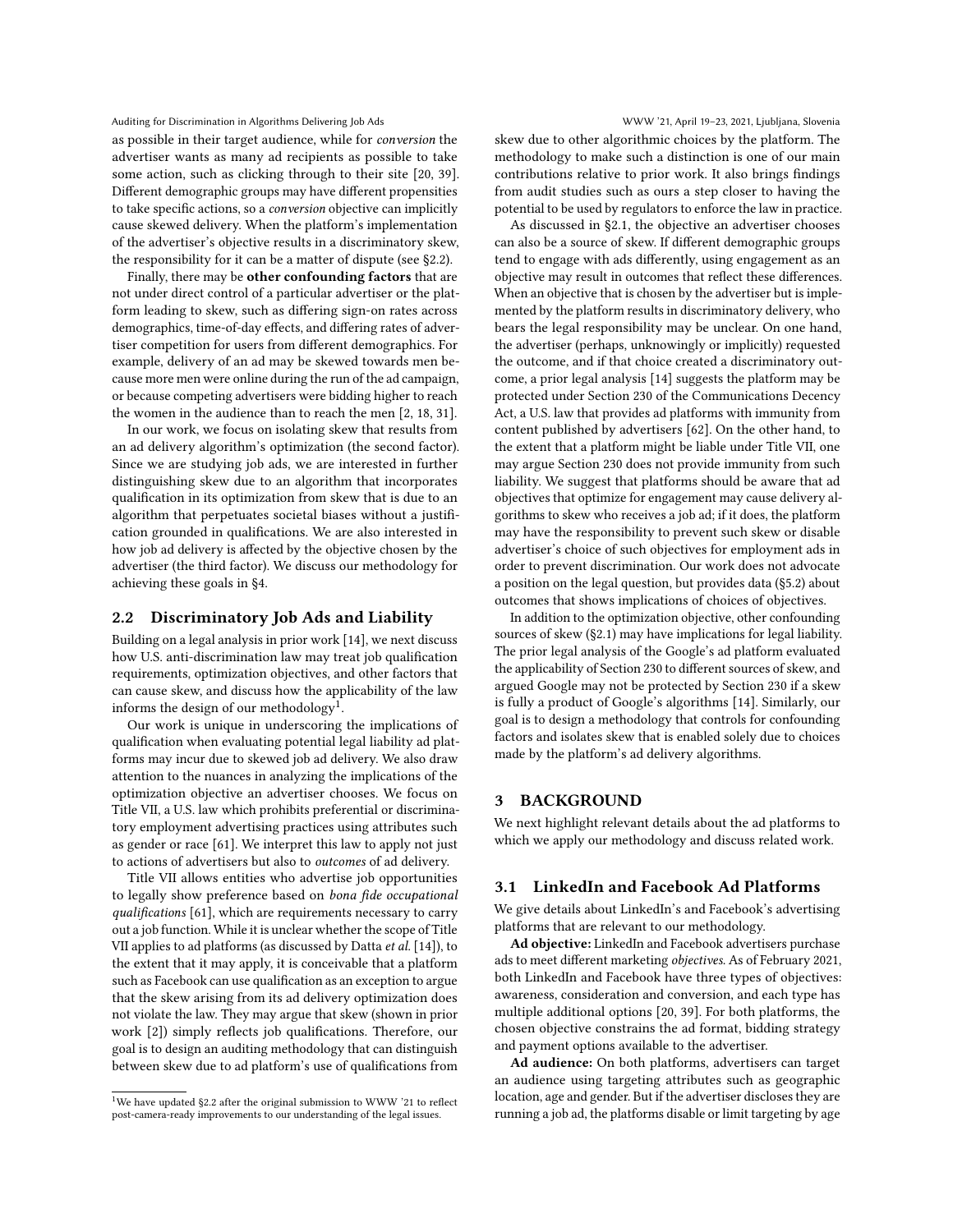and gender [\[49\]](#page-11-12). LinkedIn, being a professional network, also provides targeting by job title, education, and job experience.

In addition, advertisers on both platforms can upload a list of known contacts to create a custom audience (called "Matched Audience" on LinkedIn and "Custom Audience" on Facebook). On LinkedIn, contacts can be specified by first and last name or e-mail address. Facebook allows specification by many more fields, such as zip code and phone number. The ad platforms then match the uploaded list with profile information from LinkedIn or Facebook accounts.

Ad performance report: Both LinkedIn and Facebook provide ad performance reports through their website interface and via their marketing APIs [\[21,](#page-11-17) [38\]](#page-11-18). These reports reflect near real-time campaign performance results such as the number of clicks and impressions the ad received, broken down along different axes. The categories of information along which aggregate breakdowns are available differ among platforms. Facebook reports breaks down performance data by location, age, and gender, while LinkedIn gives breakdowns by location, job title, industry and company, but not by age or gender.

# 3.2 Related Work

Targeted advertising has become ubiquitous, playing a significant role in shaping information and access to opportunities for hundreds of millions of users. Because the domains of employment, housing, and credit have legal anti-discrimination protections in the U.S. [\[11,](#page-11-19) [12,](#page-11-20) [60\]](#page-12-6), the study of ad platform's role in shaping access and exposure to those opportunities has been of particular interest in civil rights discourse [\[32,](#page-11-21) [33\]](#page-11-22) and research. We discuss such work next.

Discriminatory ad targeting: Several recent studies consider discrimination in ad targeting: journalists at ProPublica were among the first to show that Facebook's targeting options enabled job and housing advertisers to discriminate by age [\[6\]](#page-11-10), race [\[5\]](#page-11-9) and gender [\[57\]](#page-12-3). In response to these findings and as part of a settlement agreement to a legal challenge [\[1\]](#page-11-23), Facebook has made changes to restrict the targeting capabilities offered to advertisers for ads in legally protected domains [\[22,](#page-11-11) [49\]](#page-11-12). Other ad platforms, e.g. Google, have announced similar restrictions [\[55\]](#page-11-13). The question of whether these restrictions are sufficient to stop an ill-intentioned advertiser from discrimination remains open, as studies have shown that advanced features of ad platforms, such as custom and lookalike audiences, can be used to run discriminatory ads [\[23,](#page-11-24) [51,](#page-11-25) [54,](#page-11-3) [64\]](#page-12-4). Our work assumes a well-intentioned advertiser and performs an audit study using gender-balanced targeting.

Discriminatory ad delivery: In addition to the targeting choices by advertisers, researchers have hypothesized that discriminatory outcomes can be a result of platform-driven choices. In 2013, Sweeney's empirical study found a statistically significant difference between the likelihood of seeing an ad suggestive of an arrest record on Google when searching for people's names assigned primarily to black babies compared to white babies [\[56\]](#page-11-4). Datta et al. [\[15\]](#page-11-1) found that the gender of a Google account influences the number of ads one sees related to high-paying jobs, with female accounts seeing

WWW '21, April 19–23, 2021, Ljubljana, Slovenia Basileal Imana, Aleksandra Korolova, and John Heidemann

fewer such ads. Both studies could not examine the causes of such outcomes, as their methodology did not have an ability to isolate the role of the platform's algorithm from other possibly contributing factors, such as competition from advertisers and user activity. Gelauff et al. [\[24\]](#page-11-26) provide an empirical study of the challenges of advertising to a demographically balanced ad audience without using micro-targeting and in the presence of ad delivery optimization. Lambrecht et al. [\[31\]](#page-11-2) perform a field test promoting job opportunities in STEM using targeting that was intended to be gender-neutral, find that their ads were shown to more men than women, and explore potential explanations for this outcome. Finally, recent work by Ali and Sapiezynski et al. [\[2\]](#page-11-5) has demonstrated that their job and housing ads placed on Facebook are delivered skewed by gender and race, even when the advertiser targets a gender- and racebalanced audience, and that this skew results from choices of the Facebook's ad delivery algorithm, and is not due to market or user interaction effects. AlgorithmWatch [\[28\]](#page-11-27) replicate these findings with European user audiences, and add an investigation of Google's ad delivery for jobs. Our work is motivated by these studies, confirming results on Facebook and performing the first study we are aware of for LinkedIn. Going a step further to distinguish between skewed and discriminatory delivery, we propose a new methodology to control for user qualifications, a factor not accounted for in prior work, but that is critical for evaluating whether skewed delivery is, in fact, discriminatory, for job ads. We build on prior work exploring ways in which discrimination may arise in job-related advertising and assessing the legal liability of ad platforms [\[14\]](#page-11-6), to establish that the job ad delivery algorithms of Facebook may be violating U.S. anti-discrimination law.

Auditing algorithms: The proprietary nature of ad platforms, algorithms, and their underlying data makes it difficult to definitively establish the role platforms and their algorithms play for creation of discriminatory outcomes [\[4,](#page-11-28) [8–](#page-11-29)[10,](#page-11-30) [48\]](#page-11-31). For advertising, in addition to the previously described studies, recent efforts have explored the possibility of auditing with data provided by Facebook through its public Ad Library [\[53\]](#page-11-32) (created in response to a legal settlement [\[1\]](#page-11-23)). Other works have focused on approaches that rely on sock-puppet account creation [\[7,](#page-11-33) [34\]](#page-11-34). Our work uses only ad delivery statistics that platforms provide to regular advertisers. This approach makes us less reliant on the platform's willingness to be audited. We do not rely on transparency-data from platforms, since it is often limited and insufficient for answering questions about the platform's role in discrimination [\[41\]](#page-11-35). We also do not rely on an ability to create user accounts on the platform, since experimental accounts are labor-intensive to create and disallowed by most platform's policies. We build on prior work of external auditing [\[2,](#page-11-5) [3,](#page-11-36) [14,](#page-11-6) [15,](#page-11-1) [50,](#page-11-37) [66\]](#page-12-7). We show that auditing for discrimination in ad delivery of job ads is possible, even when limited to capabilities available to a regular advertiser, and that one can carefully control for confounding factors.

Auditing LinkedIn: To our knowledge, the only work that has studied LinkedIn's ad system's potential for discrimination is that of Venkatadri and Mislove [\[64\]](#page-12-4). Their work demonstrates that compositions of multiple targeting options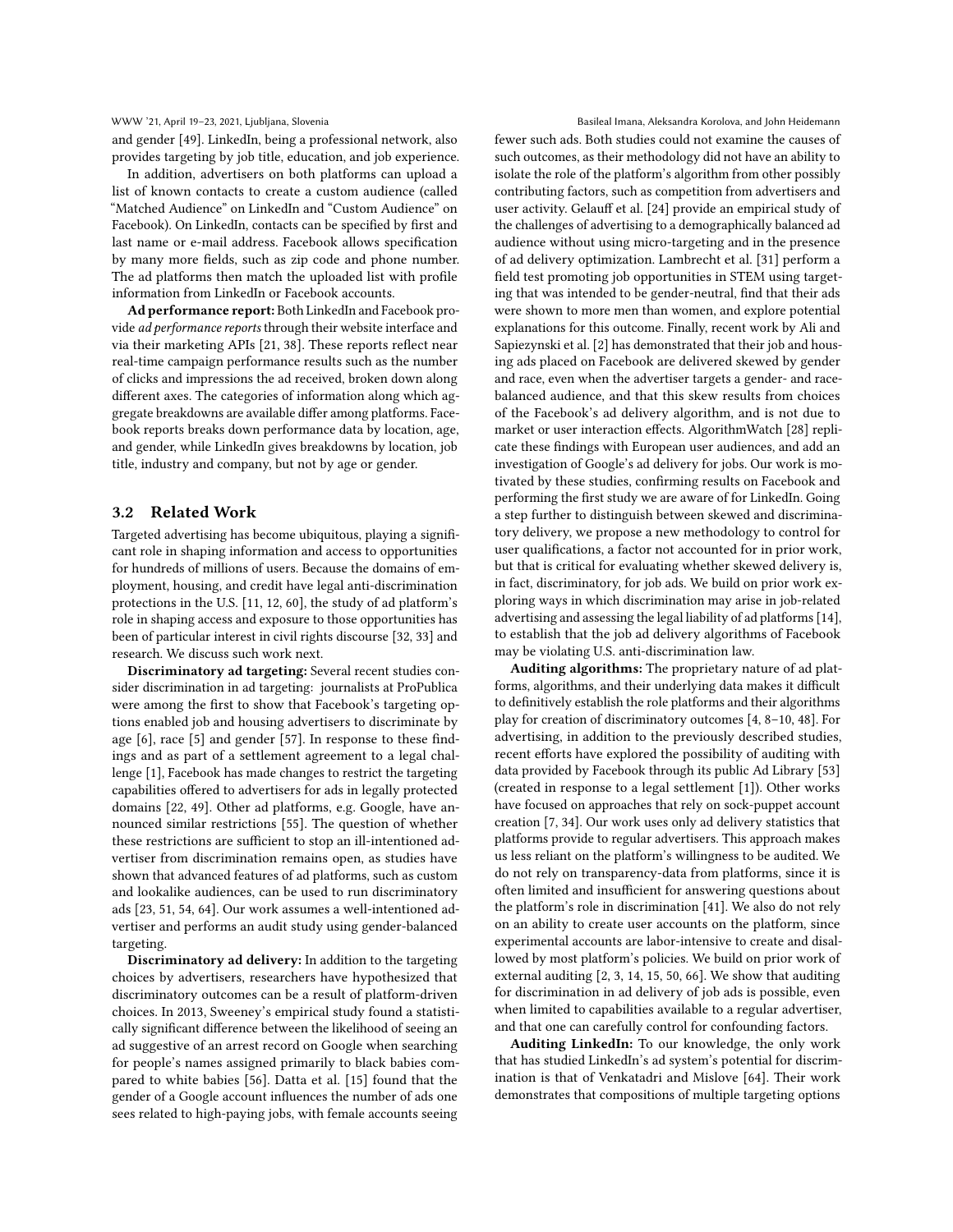together can result in targeting that is skewed by age and gender, without explicitly targeting using those attributes. They suggest mitigations should be based not on disallowing individual targeting parameters, but on the overall outcome of the targeting. We agree with this goal, and go beyond this prior work by basing our evaluation on the outcome of ad delivery, measuring delivery of real-world ads, and contrasting outcomes on LinkedIn with Facebook's.

LinkedIn has made efforts to integrate fairness metrics into some of its recommendation systems [\[25,](#page-11-38) [42\]](#page-11-39). Our work looks at a different product, its ad platform, for which, to our knowledge, LinkedIn has not made public claims about fairnessaware algorithms.

# <span id="page-4-0"></span>4 AUDITING METHODOLOGY

We next describe the methodology we propose to audit ad delivery algorithms for potential discrimination.

Our approach consists of three steps. First, we use the advertising platform's custom audience feature [\(§4.1\)](#page-4-1) to build an audience that allows us to infer gender of the ad recipients for platforms that do not provide ad delivery statistics along gender lines. Second, we develop a novel methodology that controls for job qualifications by carefully selecting job categories [\(§4.2\)](#page-4-2) for which everyone in the audience is equally qualified (or not qualified) for, yet for which there are distinctions in the real-world gender distributions of employees in the companies. We then run paired ads concurrently for each job category and use statistical tests to evaluate whether the ad delivery results are skewed [\(§4.3\)](#page-5-0).

Our lack of access to users' profile data, interest or browsing activity prevents us from directly testing whether ad delivery satisfies metrics of fairness commonly used in the literature, such as equality of opportunity [\[26\]](#page-11-40), or recently proposed for ad allocation tasks where users have diverse preferences over outcomes, such as preference-informed individual fairness [\[29\]](#page-11-41). In our context of job ads, equality of opportunity means that an individual in a demographic group that is qualified for a job should get a positive outcome (in our case: see an ad) at equal rates compared to an equally qualified individual in another demographic group. While our methodology does not test for this metric, we indirectly account for qualification in the way we select which job categories we run ads for.

We only describe a methodology for studying discrimination in ad delivery along gender lines, but we believe our methodology can be generalized to audit along other attributes such as race and age by an auditor with access to auxiliary data that is needed for picking appropriate job categories.

# <span id="page-4-1"></span>4.1 Targeted Audience Creation

Unlike Facebook, LinkedIn does not give a gender breakdown of ad impressions, but reports their location at the county level. As a workaround, we rely on an approach introduced in prior work [\[2,](#page-11-5) [3\]](#page-11-36) that uses ad recipients' location to infer gender.

To construct our ad audience, we use North Carolina's voter record dataset [\[46\]](#page-11-42), which among other fields includes each voter's name, zip code, county, gender, race and age. We divide all the counties in North Carolina into two halves. We

Table 1: Audiences used in our study.

<span id="page-4-3"></span>

| ID        | <b>Size</b> | Males   | Females | Match Rate |
|-----------|-------------|---------|---------|------------|
| Aud $#0$  | 954.714     | 477,129 | 477,585 | 11.83%     |
| Aud $#1$  | 900.000     | 450,000 | 450,000 | 11.6%      |
| Aud $#2$  | 950,000     | 450,000 | 500,000 | 11.8%      |
| Aud $#0f$ | 850,000     | 450,000 | 400,000 | 11.88%     |
| Aud $#1f$ | 800,000     | 400.000 | 400,000 | 12.51%     |
| Aud $#2f$ | 790,768     | 390,768 | 400.000 | 12.39%     |

construct our audience by including only male voters from counties in the first half, and only female voters from counties in the second half (this data is limited to a gender binary, so our research follows). If a person from the first half of the counties is reported as having seen an ad, we can infer that the person is a male, and vice versa. Furthermore, we include a roughly equal number of people from each gender in the targeting because we are interested in measuring skew that results from the delivery algorithm, not the advertiser's targeting choices.

To evaluate experimental reproducibility without introducing test-retest bias, we repeat our experiments across different, but equivalent audience partitions. [Table 1](#page-4-3) gives a summary of the partitions we used. Aud#0, Aud#1 and Aud#2 are partitions whose size is approximately a quarter of the full audience, while Aud#0f, Aud#1f and Aud#2f are constructed by swapping the choice of gender by county. Swapping genders this way doubles the number of partitions we can use.

On both LinkedIn and Facebook, the information we upload is used to find exact matches with information on user profiles. We upload our audience partitions to LinkedIn in the form of first and last names. For Facebook, we also include zip codes, because their tool for uploading audiences notified us that the match rate would be too low when building audiences only on the basis of first and last names. The final targeted ad audience is a subset of the audience we upload, because not all the names will be matched, i.e. will correspond to an actual user of a platform. As shown in [Table 1,](#page-4-3) for each audience partition, close to 12% of the uploaded names were matched with accounts on LinkedIn. Facebook does not report the final match rates for our audiences in order to protect user privacy.

To avoid self-interference between our ads over the same audience we run paired ads concurrently, but ads for different job categories or for different objectives sequentially. In addition, to avoid test-retest bias, where a platform learns from prior experiments who is likely to respond and applies that to subsequent experiments, we generally use different (but equivalent) target audiences.

# <span id="page-4-2"></span>4.2 Controlling for Qualification

The main goal of our methodology is to distinguish skew resulting from algorithmic choices that are not related to qualifications, from skew that can be justified by differences in user qualifications for the jobs advertised. A novel aspect of our methodology is to control for qualifications by running paired ads for jobs with similar qualification requirements, but skewed de facto gender distributions. We measure skew by comparing the relative difference between the delivery of a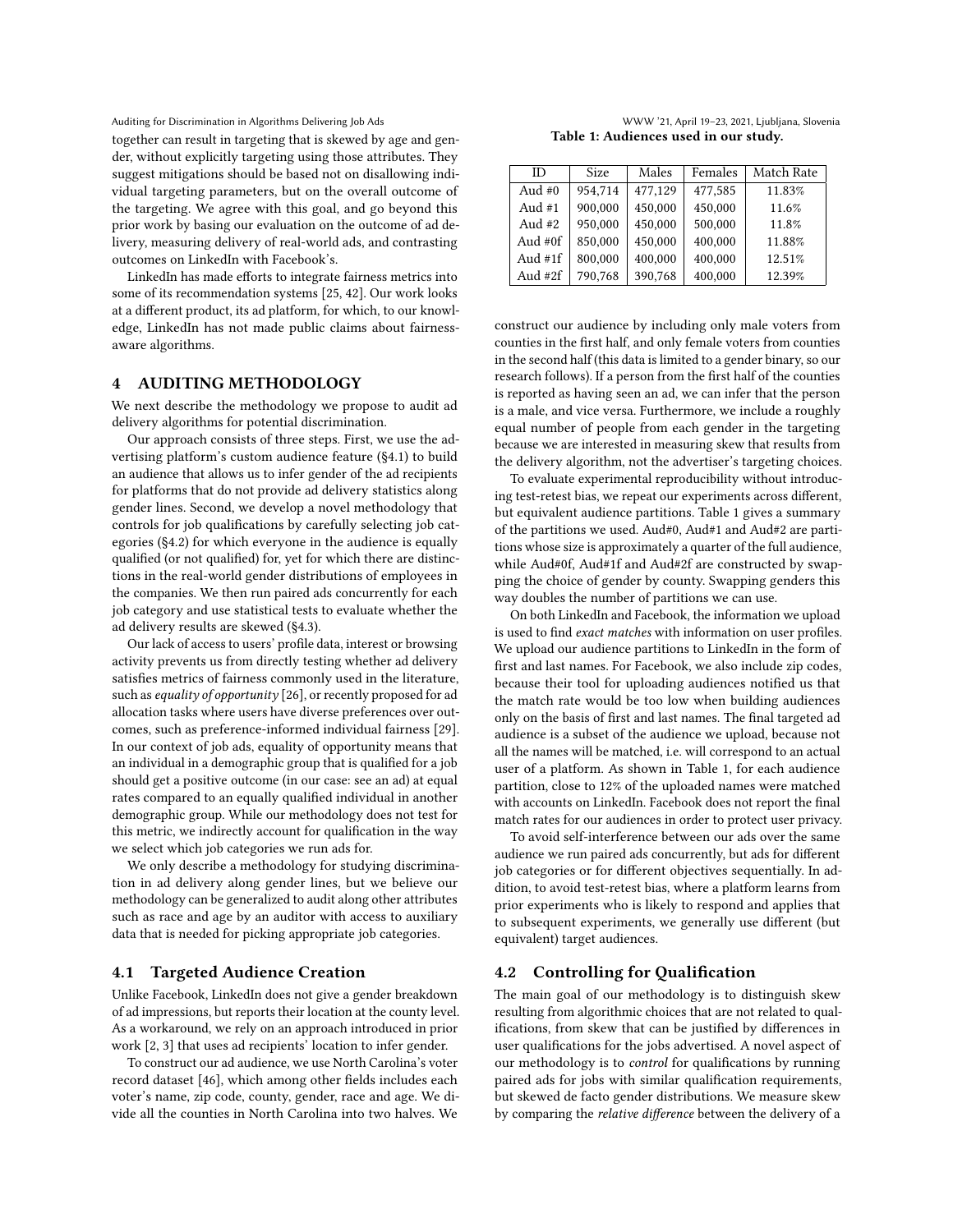pair of ads that run concurrently, targeting the same audience. Each test uses paired jobs that meet two criteria: First, they must have similar qualification requirements, thus ensuring that the people that we target our ads with are equally qualified (or not qualified) for both job ads. Second, the jobs must exhibit a skewed, de facto gender distribution in the real-world, as shown through auxiliary data. Since both jobs require similar qualifications, our assumption is that on a platform whose ad delivery algorithms are non-discriminatory, the distribution of genders among the recipients of the two ads will be roughly equal. On the other hand, in order to optimize for engagement or business objectives, platforms may incorporate other factors into ad delivery optimization, such as training or historical data. This data may reflect the de facto skew and thus influence machine-learning-based algorithmic predictions of engagement. Since such factors do not reflect differences in job qualifications, they may be disallowed [\(§2.2\)](#page-2-0) and therefore represent platform-induced discrimination (even if they benefit engagement or the platform's business interests). We will look for evidence of such factors in a difference in gender distribution between the paired ads (see [§4.4](#page-6-1) for how we quantify the difference).

In [§5.1,](#page-7-0) we use the above criteria to select three job categories – delivery driver, sales associate and software engineer – and run a pair of ads for each category and compare the gender make-up of the people to whom LinkedIn and Facebook show our ads. An example of such a pair of ads is a delivery driver job at Domino's (a pizza chain) and at Instacart (a grocery delivery service). The de facto gender distribution among drivers of these services is skewed male for Domino's and skewed female for Instacart [\[17,](#page-11-7) [52\]](#page-11-8). If a platform shows the Instacart ad to relatively more women than a Domino's ad, we conclude that the platform's algorithm is discriminatory, since both jobs have similar qualification requirements and thus a gender skew cannot be attributed to differences in qualifications across genders represented in the audience.

Using paired, concurrent ads that target the same audience also ensures other confounding factors such as timing or competition from other advertisers affect both ads equally [\[2\]](#page-11-5).

To avoid bias due to the audience's willingness to move for a job, we select jobs in the same physical location. When possible (for delivery driver and sales job categories, but not software engineering), we select jobs in the location of our target audience.

# <span id="page-5-0"></span>4.3 Placing Ads and Collecting Results

We next describe the mechanics of placing ads on Facebook and LinkedIn, and collecting the ad delivery statistics which we use to calculate the gender breakdown of the audiences our ads were shown to. We also discuss the content and parameters we use for running our ads.

<span id="page-5-3"></span>4.3.1 Ad Content. In creating our ads, we aim to use genderneutral text and image so as to minimize any possible skew due to the input of an advertiser (us). The ad headline and description for each pair of ads is customized to each job category as described in [§5.1.](#page-7-0) Each ad we run links to a real-world job opportunity that is listed on a job search site, pointing to a

WWW '21, April 19–23, 2021, Ljubljana, Slovenia Basileal Imana, Aleksandra Korolova, and John Heidemann

<span id="page-5-1"></span>

Figure 1: Example delivery driver job ads for Domino's and Instacart.

job posting on a company's careers page (for delivery driver) or to a job posting on LinkedIn.com (in other cases). [Figure 1](#page-5-1) shows screenshots of two ads from our experiments.

<span id="page-5-2"></span>4.3.2 Ad Optimization Objective. We begin by using the conversion objective because searching for people who are likely to take an action on the job ad is a likely choice for advertisers seeking users who will apply for their job [\(§5.1\)](#page-7-0). For LinkedIn ads, we use "Job Applicants" option, a conversion objective with the goal: "Your ads will be shown to those most likely to view or click on your job ads, getting more applicants." [\[39\]](#page-11-15). For Facebook ads, we use "Conversions" option with with the following optimization goal: "Encourage people to take a specific action on your business's site" [\[20\]](#page-11-14), such as register on the site or submit a job application.

In [§5.2,](#page-8-0) we run some of our Facebook ads using the awareness objective. By comparing the outcomes across the two objectives we can evaluate whether an advertiser's objective choice plays a role in the skew [\(§2.2\)](#page-2-0). We use the "Reach" option that Facebook provides within the awareness objective with the stated goal of: "Show your ad to as many people as possible in your target audience" [\[20\]](#page-11-14).

4.3.3 Other Campaign Parameters. We next list other parameters we use for running ads and our reasons for picking them.

From the ad format options available for the objectives we selected, we choose single image ads, which show up in a prominent part of LinkedIn and Facebook users' newsfeeds.

We run all Facebook and LinkedIn ads with a total budget of \$50 per ad campaign and schedule them to run for a full day or until the full budget is exhausted. This price point ensures a reasonable sample size for statistical evaluations, with all of our ads receiving at least 340 impressions.

For both platforms, we request automated bidding to maximize the number of clicks (for the conversion objective) and impressions (for the awareness objective) our ads can get within the budget. We configure our campaigns on both platforms to pay per impression shown. On LinkedIn, this is the only available option for our chosen parameters. We use the same option on Facebook for consistency. On both platforms we disable audience expansion and off-site delivery options. While these options might show our ad to more users, they are not relevant or may interfere with our methodology.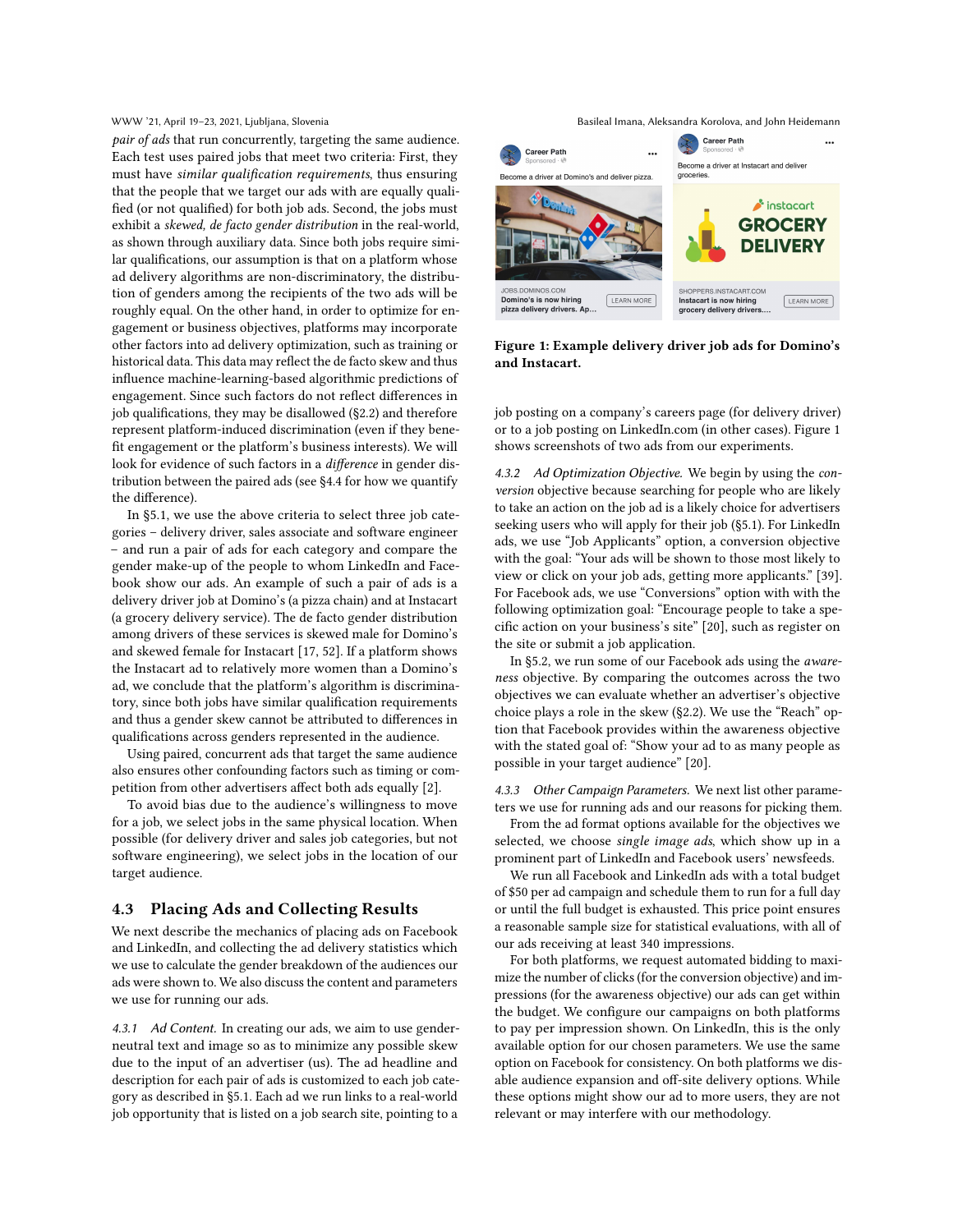<span id="page-6-2"></span>**S1 S2 A1 = A2 Q1=Q2 O1=O2**

Figure 2: Relation between subsets of audiences involved in running two ads targeting the same audience. The subscripts indicate sets for the first and second ad.

Since our methodology for LinkedIn relies on using North Carolina county names as proxies for gender, we add "North Carolina" as the location for our target audience. We do the same for Facebook for consistency across experiments but we do not need to use location as a proxy to infer gender in Facebook's case.

4.3.4 Launching Ads and Collecting Delivery Statistics. For LinkedIn, we use its Marketing Developer Platform API to create the ads, and once the ads run, to get the final count of impressions per county which we use to infer gender. For Facebook, we create ads via its Ad Manager portal. The portal gives a breakdown of ad impressions by gender, so we do not rely on using county names as a proxy. We export the final gender breakdown after the ad completes running.

### <span id="page-6-1"></span>4.4 Skew Metric

We now describe the metric we apply to the outcome of advertising, i.e. the demographic make-up of the audience that saw our ads, to establish whether platform's ad delivery algorithm leads to discriminatory outcomes.

4.4.1 Metric: As discussed in the beginning of this section, out methodology works by running two ads simultaneously and looking at the relative difference in how they are delivered. In order to be able to effectively compare delivery of the two ads, we need to ensure the baseline audience that we use to measure skew is the same for both ads. The baseline we use is people who are qualified for the job we are advertising and are browsing the platform during the ad campaigns. However, we must consider several audience subsets shown in [Figure 2:](#page-6-2) A, the the audience targeted by us, the advertiser (us);  $Q$ , the subset of  $A$  that the ad platform's algorithm considers qualified for the job being advertised, and  $O$ , the subset of  $O$  that are online when the ads are run.

Our experiment design should ensure that these sets are the same for both ads, so that a possible skewed delivery cannot be merely explained by a difference the underlying factors these sets represent. We ensure  $A$ ,  $Q$ , and  $O$  match for our jobs by targeting the same audience (same  $A$ ), ensuring both jobs have similar qualification requirements (same  $Q$ ) as discussed in  $\S 4.2$ , and by running the two ads at the same time (same  $O$ ).

To measure gender skew, we compare what fraction of people in  $O$  that saw our two ads are a member of a specific gender. Possible unequal distribution of gender in the audience does not affect our comparison because it affects both ads equally (because O is the same for both ads). Let  $S_1$  and  $S_2$  denote subsets of people in  $O$  who saw the first and second ad, respectively.  $S_1$  and  $S_2$  are not necessarily disjoint sets. To measure gender skew, we compare the fraction of females in  $S_1$  that

saw the first ad  $(s_{1,f})$  and fraction of females in  $S_2$  that saw the second ad ( $s_{2,f}$ ) with the fraction of females in  $O$  that were online during the ad campaign  $(o_f)$ .

In the absence of discriminatory delivery, we expect, for both ads, the gender make-up of the audience the ad is shown to be representative of the gender make-up of people that were online and participated in ad auctions. Mathematically, we expect  $s_{1,f} = o_f$  and  $s_{2,f} = o_f$ . As an external auditor that does not have access to users' browsing activities, we do not have a handle on  $o_f$  but we can directly compare  $s_{1,f}$ and  $s_{2,f}$ . Because we ensure other factors that may affect ad delivery are either controlled or affect both ads equally, we can attribute any difference we might observe between  $s_1$   $f$  and  $s_{2,f}$  to choices made by the platform's ad delivery algorithm based on factors unrelated to qualification of users, such as revenue or engagement goals of the platform.

4.4.2 Statistical Significance: We use the Z-Test to measure the statistical significance of a difference in proportions we observe between  $s_{1,f}$  and  $s_{2,f}$ . Our null hypothesis is that there is no gender-wise difference between the audiences that saw the two ads, i.e.,  $s_{1,f} = s_{2,f}$ , evaluated as:

$$
Z = \frac{s_{1,f} - s_{2,f}}{\sqrt{\hat{s}_f (1 - \hat{s}_f)(\frac{1}{n_1} + \frac{1}{n_2})}}
$$

where  $\hat{s}_f$  is fraction of females in  $S_1$  and  $S_2$  combined  $(S_1 \cup S_2)$ , and  $n_1$  and  $n_2$  are the sizes of  $S_1$  and  $S_2$ , respectively. At  $\alpha$ significance level, if  $Z > Z_\alpha$ , we reject the null hypothesis and conclude that there is a statistically significant gender skew in the ad delivery. We use a 95% confidence level ( $Z_{\alpha} = 1.96$ ) for all of our statistical tests. This test assumes the samples are independent and  $n$  is large. Only the platform knows whom it delivers the ad to, so only it can verify independence. Sample sizes vary by experiment, as shown in figures, but they always exceed 340 and often are several thousands.

# 4.5 Ethics

Our experiments are designed to consider ethical implications, minimizing harm both to the platforms and the individuals that interact with our ads. We minimize harm to the platforms by registering as an advertiser and interacting with the platform just like any other regular advertiser would. We follow their terms of service, use standard APIs available to any advertiser and do not collect any user data. We minimize harm to individuals using the platform and seeing our ads by having all our ads link to a real job opportunity as described. Finally, our ad audiences aim to include an approximately equal number of males and females and so aim not to discriminate. Our study was classified as exempt by our Institutional Review Board.

# <span id="page-6-0"></span>5 EXPERIMENTS

We next present the results from applying our methodology to real-world ads on Facebook and LinkedIn. We find contrasting results that show statistically significant evidence of skew that is not justifiable on the basis of qualification in the case of Facebook, but not in the case of LinkedIn. We make data for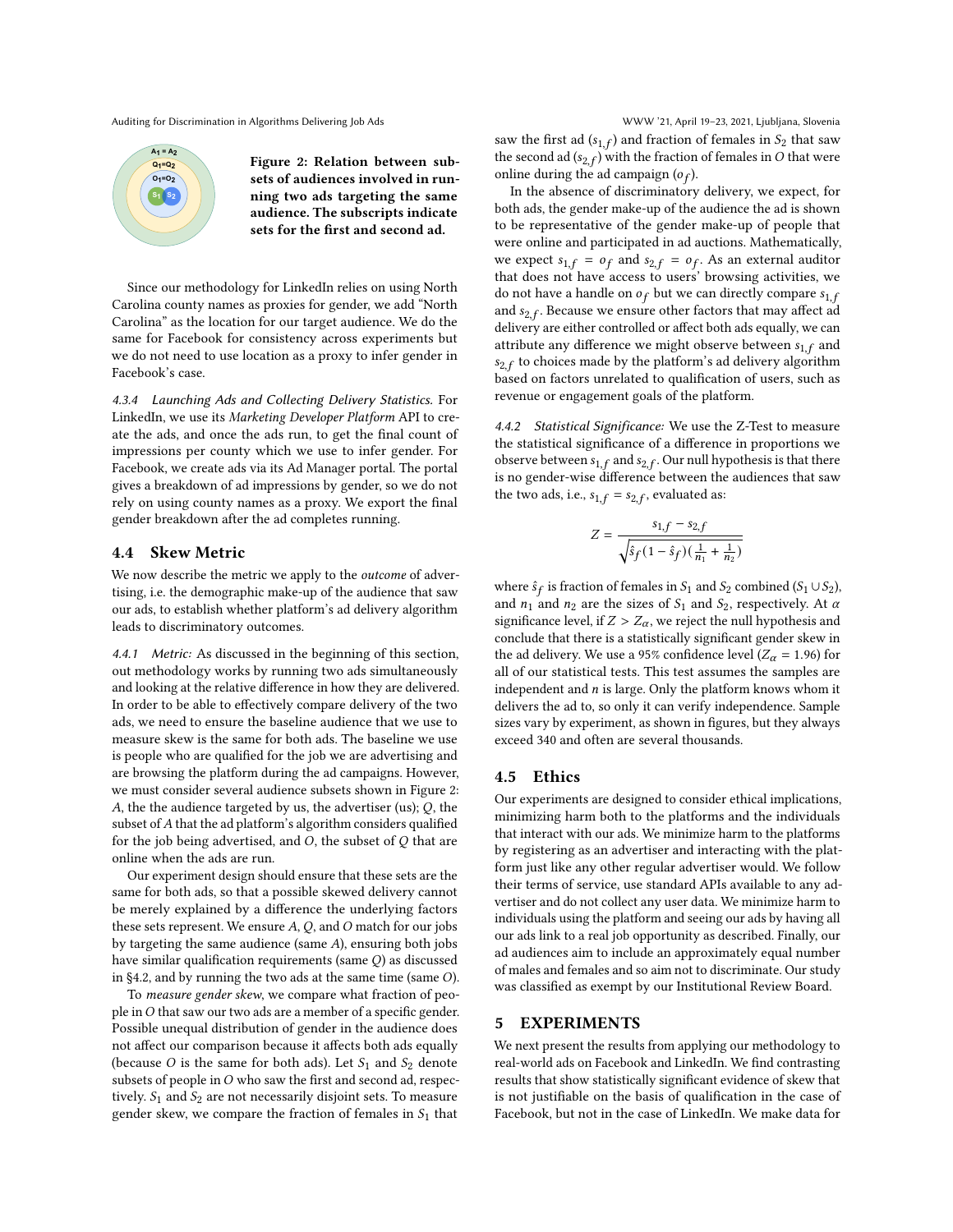the ads we used in our experiments and their delivery statistics publicly available at [\[27\]](#page-11-43). We ran all ads in February, 2021.

# <span id="page-7-0"></span>5.1 Measuring Skew in Real-world Ads

We follow the criteria discussed in [§4.2](#page-4-2) to pick and compare jobs which have similar qualification requirements but for which there is data that shows the de facto gender distribution is skewed. We study whether ad delivery optimization algorithms reproduce these de facto skews, even though they are not justifiable on the basis of differences in qualification.

We pick three job categories: a low-skilled job (delivery driver), a high-skilled job (software engineer), and a low-skilled but popular job among our ad audience (sales associate). Since our methodology compares two ads for each category, we select two job openings at companies for which we have evidence of de facto gender distribution differences, and use our metric [§4.4](#page-6-1) to measure whether there is a statistically significant gender skew in ad delivery. In each job category, we select pairs of jobs in the same state to avoid skew [\(§4.2\)](#page-4-2).

For each experiment, we run the same pair of ads on both Facebook and LinkedIn and compare their delivery. For both platforms, we repeat the experiments on three different audience partitions for reproducibility. We run the ads for each job category at different times to avoid self-competition [\(§4.1\)](#page-4-1). We run these first set of ads using the conversion objective [\(§4.3.2\)](#page-5-2).

As discussed in [§4.3.1,](#page-5-3) we build our ad creatives (text and image) using gender-neutral content to minimize any skew due to an advertiser's (our) input. For delivery driver and sales associate categories, Facebook ad text uses modified snippets of the real job descriptions they link to (for example, "Become a driver at Domino's and deliver pizza"). Images use a company's logo or a picture of its office. To ensure any potential skew is not due to keywords in the job descriptions that could appeal differently to different audiences, we ran the software engineering Facebook ads using generic headlines with a format similar to the ones shown in [Figure 1,](#page-5-1) and found similar results to the runs that used modified snippets. All LinkedIn ads were ran using generic ad headlines similar to those in [Figure 1.](#page-5-1)

5.1.1 Delivery Drivers. We choose delivery driver as a job category to study because we were able to identify two companies – Domino's and Instacart – with significantly different de facto gender distributions among drivers, even though their job requirements are similar. 98% of delivery drivers for Domino's are male [\[17\]](#page-11-7), whereas more than 50% of Instacart drivers are female [\[52\]](#page-11-8). We run ads for driver positions in North Carolina for both companies, and expect a platform whose ad delivery optimization goes beyond what is justifiable by qualification and reproduces de facto skews to show the Domino's ad to relatively more males than the Instacart ad.

[Figure 3a](#page-7-1) shows gender skews in the results of ad runs for delivery drivers, giving the gender ratios of ad impressions with 95% confidence intervals. These results show evidence of a statistically significant gender skew on Facebook, and show no gender skew on LinkedIn. The skew we observe on Facebook is in the same direction as the de facto skew, with the Domino's ad delivered to a higher fraction of men than the Instacart



<span id="page-7-1"></span>









(c) Sales Associate at Reeds Jewelry vs. Leith Automotive

Figure 3: Skew in delivery of real-world ads on Facebook (FB) and LinkedIn (LI), using "Conversion" objective. n gives total number of impressions. We use our metric [\(§4.4\)](#page-6-1) to test for skew at 95% confidence level ( $Z > 1.96$ ).

ad. We confirm the results across three separate runs for both platforms, each time targeting a different audience partition.

5.1.2 Software Engineers. We next consider the software engineer (SWE) job category, a high-skilled job which may be a better match for LinkedIn users than delivery driver jobs.

We pick two companies based employee demographics stated in their diversity report . Because we are running software engineering ads, we specifically look at the percentage of female employees who work in a tech-related position. We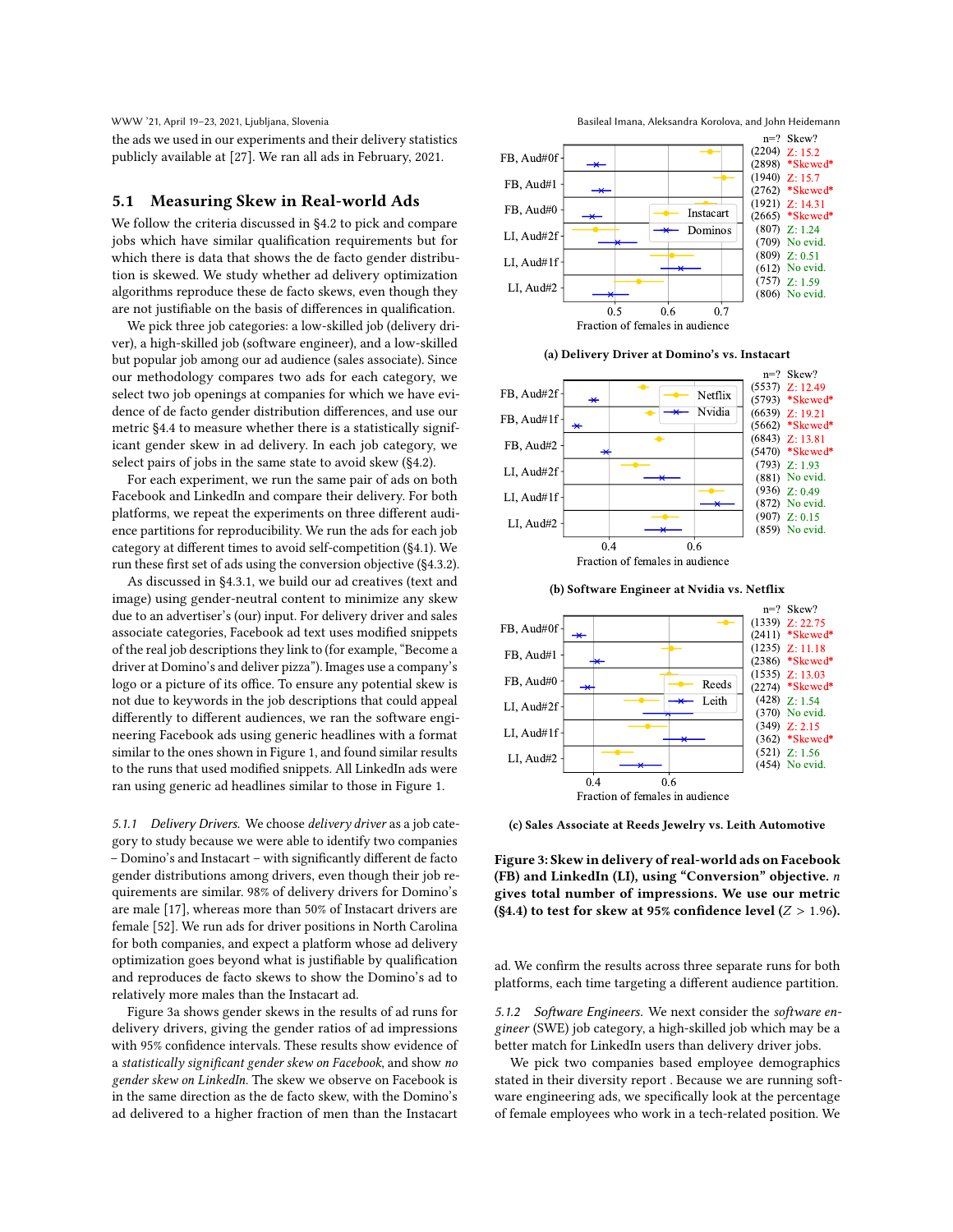pick Netflix and Nvidia for our paired ad experiments. At Netflix, 35% of employees in tech-related positions are female [\[44\]](#page-11-44) according to its 2021 report. At Nvidia, 19% of all employees are female according to [\[47\]](#page-11-45), and third-party data as of 2020 suggests that the percentage of female employees in tech-related positions is as low as 14% [\[16\]](#page-11-46). For both companies, we find job openings in the San Francisco Area and run ads for those positions. We expect a platform whose algorithm learns and perpetuates the existing difference in employee demographics will show the Netflix ad to more women than the Nvidia ad.

[Figure 3b](#page-7-1) shows the results. The Facebook results show skew by gender in all three trials, with a statistically different gender distribution between the delivery of the two ads. The skew is in the direction that confirms our hypothesis, a higher fraction of women seeing the Netflix ads than the Nvidia ads. LinkedIn results are not skewed in all three trials. These results confirm the presence of delivery skew not justified by qualifications on Facebook for a second, higher-skilled job category.

5.1.3 Sales Associates. We consider sales associate as a third job category. Using LinkedIn's audience estimation feature, we found that many LinkedIn users in the audience we use identified as having sales experience, so we believe people with experience in sales are well-represented in the audience. The Bureau of Labor Statistics (BLS) data shows that sales jobs skew by gender in different industries, with women filling 62% of sales associates in jewelry stores and only 17.9% in auto dealerships [\[58\]](#page-12-8). We pick Reeds Jewelers (a retail jeweler) and Leith Automotive (an auto dealership) to represent these two industries with open sales positions in North Carolina. If LinkedIn's or Facebook's delivery mimics skew in the de facto gender distribution, we expect them to deliver the Reeds ad to relatively more women than the Leith ad.

[Figure 3c](#page-7-1) presents the results. All three trials on both platforms confirm our prior results using other job categories, with statistically significant delivery skew between all jobs on Facebook but not for two of the three cases on LinkedIn. One of the three trials on LinkedIn (Aud#1f) shows skew just above the threshold for a statistical significance, and surprisingly it shows bias in the opposite direction from expected (more women for the Reeds ad). We observe that these cases show the smallest response rates (349 to 521) and their Z-scores (1.54 to 2.15) are close to the threshold ( $Z = 1.96$ ), while Facebook shows consistently large skew (11 or more).

5.1.4 Summary: These experiments confirm that our methodology proposed in [§4.2](#page-4-2) is feasible to implement in practice. Moreover, the observed outcomes are different among the two platforms. Facebook's job ad delivery is skewed by gender, even when the advertiser is targeting a gender-balanced audience, consistent with prior results of [\[2\]](#page-11-5). However, because our methodology controls for qualifications, our results imply that the skew cannot be explained by the ad delivery algorithm merely reflecting differences in qualifications. Thus, based on the discussion of legal liability in [§2.2,](#page-2-0) our findings suggests that Facebook's algorithms may be responsible for unlawful discriminatory outcomes.

Our work provides the first analysis of LinkedIn's ad delivery algorithm. With the exception of one experiment, we did not find evidence of skew by gender introduced by LinkedIn's ad delivery, a negative result for our investigation, but perhaps

# <span id="page-8-0"></span>5.2 "Reach" vs. "Conversion" Objectives

a positive result for society.

In [§5.1,](#page-7-0) we used the conversion objective, assuming that this objective would be chosen by most employers running ads and aiming to maximize the number of job applicants. However, both LinkedIn and Facebook also offer advertisers the choice of the reach objective, aiming to increase the number of people reached with (or shown) the ad, rather than the number of people who apply for the job. We next examine how the use of the reach objective affects skew in ad delivery on Facebook, compared to the use of the conversion objective. We focus on Facebook because we observed evidence of skew that cannot be explained by differences in qualifications in their case, and we are interested in exploring whether that skew remains even with a more "neutral" objective. While there may be a debate about allocating responsibility for discrimination between advertiser and platform when using a conversion objective (see [§2.2\)](#page-2-0), we believe that the responsibility for any discrimination observed when the advertiser-selected objective is reach rests on the platform.

We follow our prior approach [\(§5.1\)](#page-7-0) with one change: we use reach as an objective and compare with the prior results that used the conversion objective. The job categories and other parameters remain the same and we repeat the experiments on different audience partitions for reproducibility.

[Figure 4a, Figure 4b](#page-9-0) and [Figure 4c](#page-9-0) show the delivery of reach ads for the delivery driver, software engineer and sales associate jobs, respectively. For comparison, the figures include the prior Facebook experiments ran using conversion objective (from [Figure 3\)](#page-7-1). For all three job categories, the results show a statistically significant skew in at least two out of the three experiments using the reach objective. This result confirms our result in [§5.1](#page-7-0) that showed Facebook's ad delivery algorithm introduces gender skew even when advertiser targets a gender-balanced audience. Since skewed delivery occurs even when the advertiser chooses the reach objective, the skew is attributable to the platform's algorithmic choices and not to the advertiser's choice.

On the other hand, we notice two main differences in the delivery of the ads run with the reach objective. For all three job categories [\(Figure 4a, Figure 4b](#page-9-0) and [Figure 4c\)](#page-9-0) the gap between gender delivery for each pair of ads is reduced for the reach ads compared to the conversion ads. And, for two of the job categories (delivery driver and sales associate), one of the three cases does not show a statistically significant evidence for skew, while all three showed such evidence in the conversion ads. These observations indicate that the degree of skew may be reduced when using the reach objective, and, therefore, an advertiser's request for the conversion objective may increase the amount of skew because, according to Facebook's algorithmic predictions, conversions may correlate with particular gender choices for certain jobs.

Revisiting our discussion of the legal responsibility for discrimination [\(§2.2\)](#page-2-0) in light of these results, the fact that both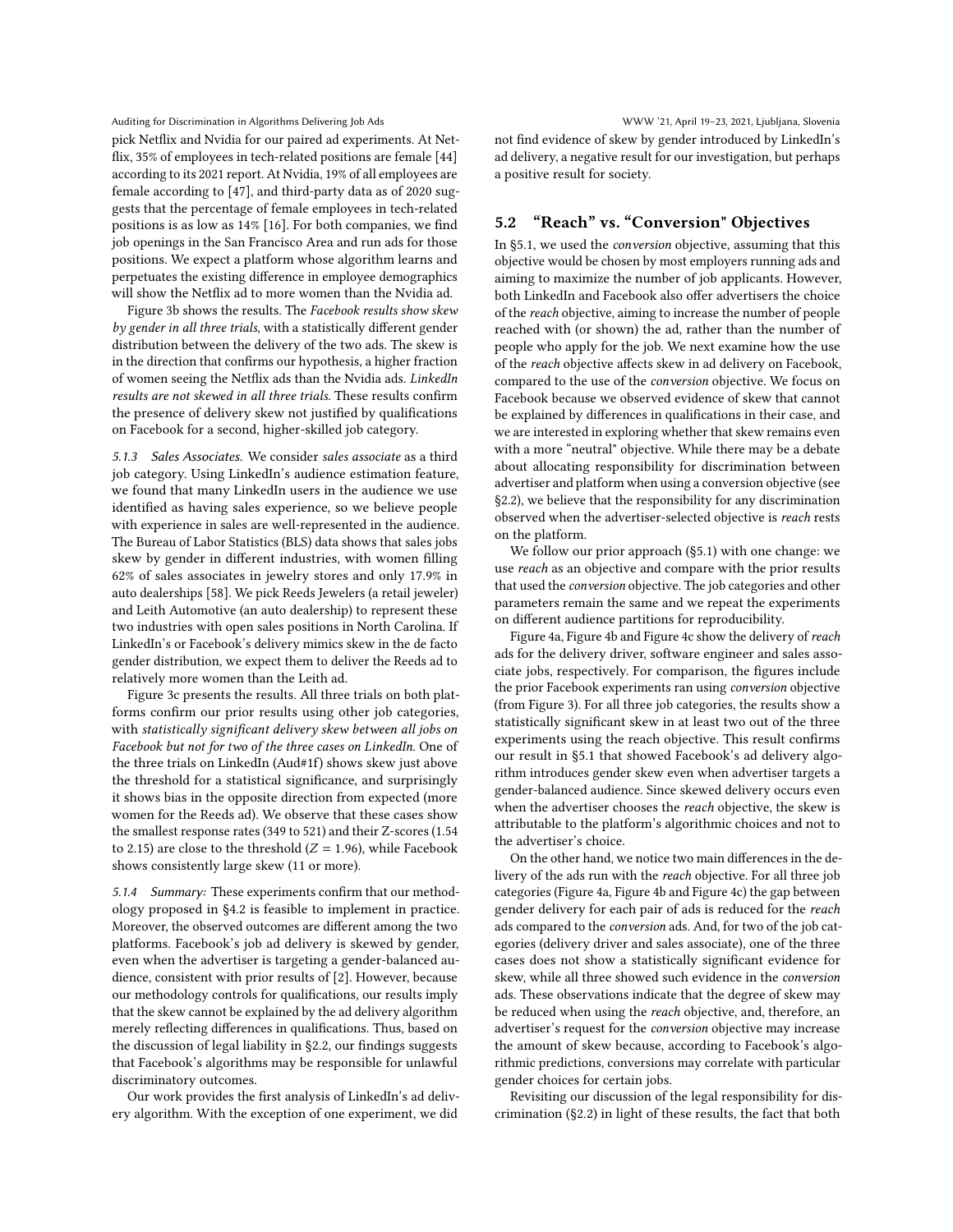

(a) Delivery Driver at Domino's vs. Instacart



(b) Software Engineer at Nvidia vs. Netflix



(c) Sales Associate at Reeds Jewelry vs. Leith Automotive

# Figure 4: Comparison of ad delivery with "reach" and "conversion" objectives on Facebook.

the advertiser and the platform make choices about the ad recipients can blur who is legally responsible. If the discriminatory outcome occurs regardless of the advertiser-chosen objective, as our results with the reach objective underscore, then it's clear it is the responsibility of the platform. On the other hand, if we saw skew with advertiser-specified objectives that optimize for engagement and not others (which was not the case in our experiments), the platform may claim it is just doing what the advertiser requested, and may even state that the blame (or legal culpability) for any skew therefore rests on the advertiser. However, even in this case, one could argue that it is the ad platform that has full control over determining how the optimization algorithm actually works and what its inputs are. Therefore, if an advertiser discloses that

WWW '21, April 19–23, 2021, Ljubljana, Slovenia Basilea Basileal Imana, Aleksandra Korolova, and John Heidemann Table 2: Breakdown of impressions for LinkedIn ads run using Aud#2. "Unreported" shows percentages in unreported counties (whose genders we cannot infer).

<span id="page-9-1"></span>

| Company   | Total | Males | Females | Unreported $(\%)$ |
|-----------|-------|-------|---------|-------------------|
| Domino's  | 806   | 241   | 233     | 41.19             |
| Instacart | 757   | 194   | 232     | 43.73             |
| Nvidia    | 859   | 232   | 258     | 42.96             |
| Netflix   | 907   | 240   | 272     | 43.55             |
| Leith     | 454   | 145   | 160     | 32.82             |
| Reeds     | 521   | 192   | 166     | 31.29             |

they are running job ads (which we did in our experiments), the ad platform may still have the ethical and legal responsibility to ensure its algorithm does not produce a discriminatory outcome regardless of the advertiser objective it is optimizing for.

# 6 FUTURE WORK

We next discuss the limitations of our study, give some directions for future study and, motivated by the challenges we faced in our work, provide recommendations as to what ad platforms can do to make auditing more feasible and accurate.

# 6.1 Limitations and Further Directions

Our experiments focus on skew from gender, but we believe our methodology can be used to study other attributes such as age or race. It requires the auditor having access to data about age and gender distributions among employees of different companies in the same category, so that the auditor can pick job ads that fit the criteria of our methodology. It also requires the ability to create audiences whose age and race distributions are known. The voter dataset we use includes age and race, so can be adapted to test for discrimination along those attributes.

Like prior studies, we use physical location as a proxy to infer the gender of the ad recipient, an approach which has some limitations. LinkedIn hides location when there are two or fewer ad recipients, so our estimates may be off in those areas. These cases account for 31-43% of our ad recipients, as shown in [Table 2.](#page-9-1) Assuming gender distribution is uniform by county in North Carolina's population, we reason that these unreported cases do not significantly distort our conclusions.

We tested three job categories, with three experiment repetitions each. Additional categories and repetitions would improve confidence in our results. Although we found it difficult to select job categories with documented gender bias that we could target, such data is available in private datasets. Another question worth investigating with regards to picking job categories is whether delivery optimization algorithms are the same for all job categories, i.e., whether relatively more optimization happens for high-paying or scarce jobs.

Some advertisers will wish to target their ads by profession or background. We did not evaluate such targeting because our population data is not rich and large enough to support such comparisons with statistical rigor. Evaluation of this question would be future work, especially if the auditor has access to richer population data.

<span id="page-9-0"></span>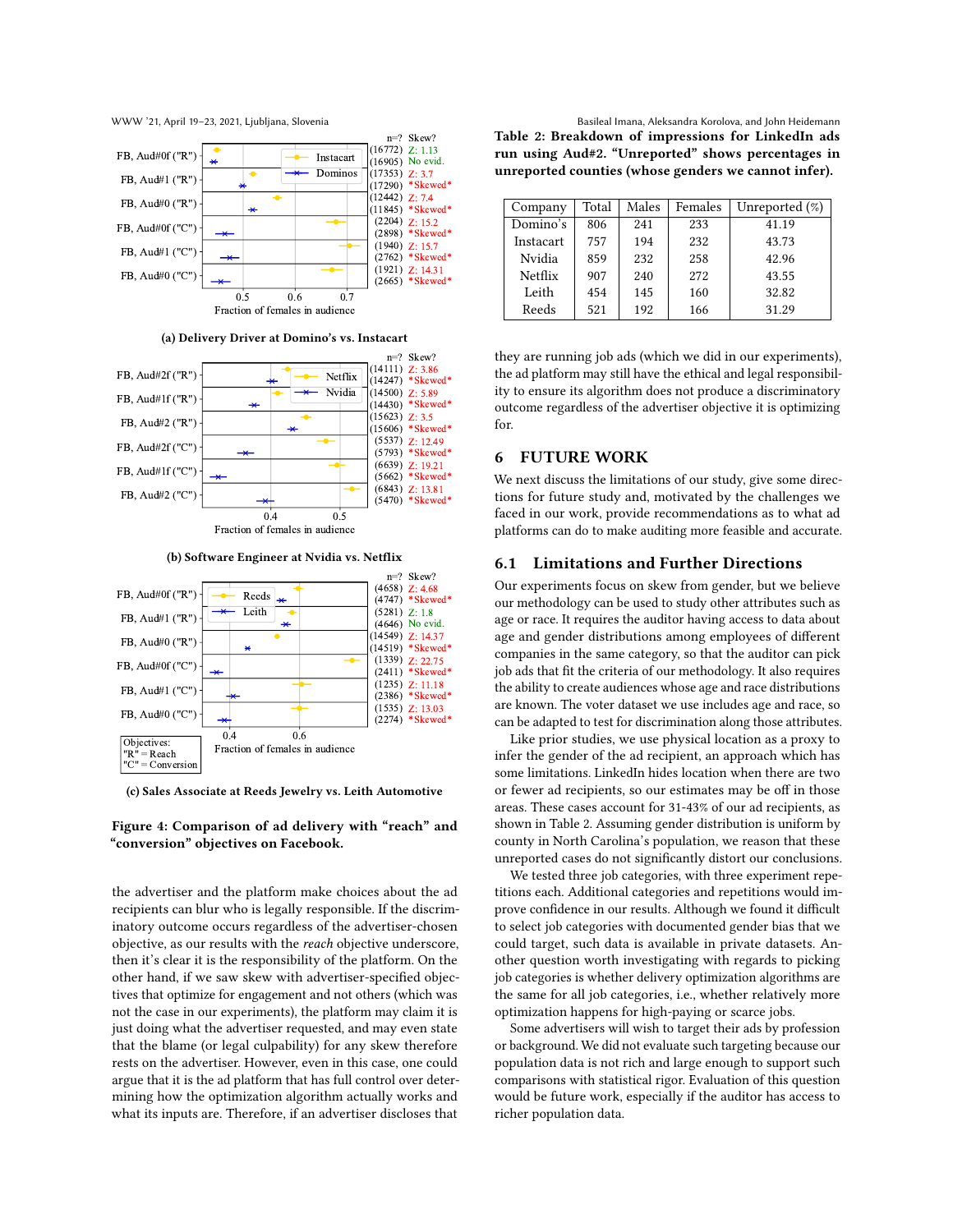# <span id="page-10-0"></span>6.2 Recommendations

Prior work has shown that platforms are not consistent when self-policing their algorithms for undesired societal consequences, perhaps because the platforms' business objectives are at stake. Therefore, we believe independent (third party) auditing fills an important role. We suggest recommendations to make such external auditing of ad delivery algorithms more accessible, accurate and efficient, especially for public interest researchers and journalists.

Providing more targeting and delivery statistics: First, echoing sentiments from prior academic and activism work [\[2,](#page-11-5) [41\]](#page-11-35), we note the value of surfacing additional ad targeting and delivery data in a privacy-preserving way. Public interest auditors often rely on features that the ad platforms make available for any regular advertiser to conduct their studies, which can make performing certain types of audits challenging. For example, in the case of LinkedIn, the ad performance report does not contain a breakdown of ad impressions by gender or age. To overcome such challenges, prior audit studies and our work rely on finding workarounds such as proxies to measure ad delivery along sensitive demographic features. On one hand, providing additional ad delivery statistics could help expend the scope of auditors' investigations. On the other hand, there may be an inherent trade-off between providing additional statistics about ad targeting and delivery and the privacy of users (see e.g. [\[23,](#page-11-24) [30\]](#page-11-47)) or business interests of advertisers. We believe that privacy-preserving techniques, such as differentially private data publishing [\[19\]](#page-11-48) may be able to strike a balance between auditability and privacy, and could be a fruitful direction for future work and practical implementation in the ad delivery context.

It is also worth asking what additional functionalities or insights about its data or ad delivery optimization algorithms the platforms can or should provide which would allow for more accessible auditing without sacrificing independence of the audits. Recent work has explored finding a balance between independence and addressing the challenges of external auditing by suggesting a cooperative audit framework [\[65\]](#page-12-9), where the target platform is aware of the audit and gives the auditor special access but there are certain protocols in place to ensure the auditor's independence. In the context of ad platforms, we recognize that providing a special access option for auditors may open a path for abuse where advertisers may pretend to be an auditor for their economic or competitive benefit.

Replacing ad-hoc privacy techniques: Our other recommendation is for ad platforms to replace ad-hoc techniques they use as a privacy enhancement with more rigorous approaches. For example, LinkedIn gives only a rough estimate of audience sizes, and does not give the sizes if less than 300 [\[36\]](#page-11-49) It also does not give the number of impressions by location if the count per county is less than three [\[35\]](#page-11-50).

Such ad-hoc approaches have two main problems. First, it is not clear based on prior work on the ad platforms how effective they are in terms of protecting privacy of users [\[63,](#page-12-10) [64\]](#page-12-4). We were also able to circumvent the 300-minimum limit for audience size estimates on LinkedIn with repeated queries by composing one targeting parameter with another, then

repeating a decomposed query and calculating the difference. More generally, numerous studies show ad-hoc approaches often fail to provide the privacy that they promise [\[13,](#page-11-51) [43\]](#page-11-52). Second, ad-hoc approaches can distorts statistical tests that auditors perform [\[45\]](#page-11-53). Therefore, we recommend ad platforms use approaches with rigorous privacy guarantees, and whose impact on statistical validity can be precisely analyzed, such as differentially private algorithms [\[19\]](#page-11-48), where possible.

Reducing cost of auditing: Auditing ad platforms via black-box techniques incurs a substantial cost of money, effort, and time. Our work alone required several months of research on data collection and methodology design, and cost close to \$5K to perform the experiments by running ads. A prior study of the impact of Facebook's ad delivery algorithms on political discourse cost up to \$13K [\[3\]](#page-11-36). These costs quickly accumulate if one is to repeat experiments to study trends, increase statistical confidence, or reproduce results. One possible solution is to provide a discount for auditors. They would have similar access to the platform features like any other advertiser but would pay less to run ads. However, as with other designed-auditor techniques, this approach risks abuse.

Overall, making auditing ad delivery systems more feasible to a broader range of interested parties can help ensure that the systems that shape job opportunities people see operate in a fair manner that does not violate anti-discrimination laws. The platforms may not currently have the incentives to make the changes proposed and, in some cases, may actively block transparency efforts initiated by researchers and journalists [\[40\]](#page-11-54); thus, they may need to be mandated by law.

### 7 CONCLUSION

We study gender bias in the delivery of job ads due to platform's optimization choices, extending existing methodology to account for the role of qualifications in addition to the other confounding factors studied in prior work. We are the first to methodologically address the challenge of controlling for qualification, and also draw attention to how qualification may be used as a legal defense against liability under applicable laws. We apply our methodology to both Facebook and LinkedIn and show that our proposed methodology is applicable to multiple platforms and can identify distinctions between their ad delivery practices. We also provide the first analysis of LinkedIn for potential skew in ad delivery. We confirm that Facebook's ad delivery can result in skew of job ad delivery by gender beyond what can be legally justified by possible differences in qualifications, thus strengthening the previously raised arguments that Facebook's ad delivery algorithms may be in violation of anti-discrimination laws [\[2,](#page-11-5) [14\]](#page-11-6). We do not find such skew on LinkedIn. Our approach provides a novel example of feasibility of auditing algorithmic systems in a black-box manner, using only the capabilities available to all users of the system. At the same time, the challenges we encounter lead us to suggest changes that ad platforms could make (or that should be mandated of them) to make external auditing of their performance in societally impactful areas easier.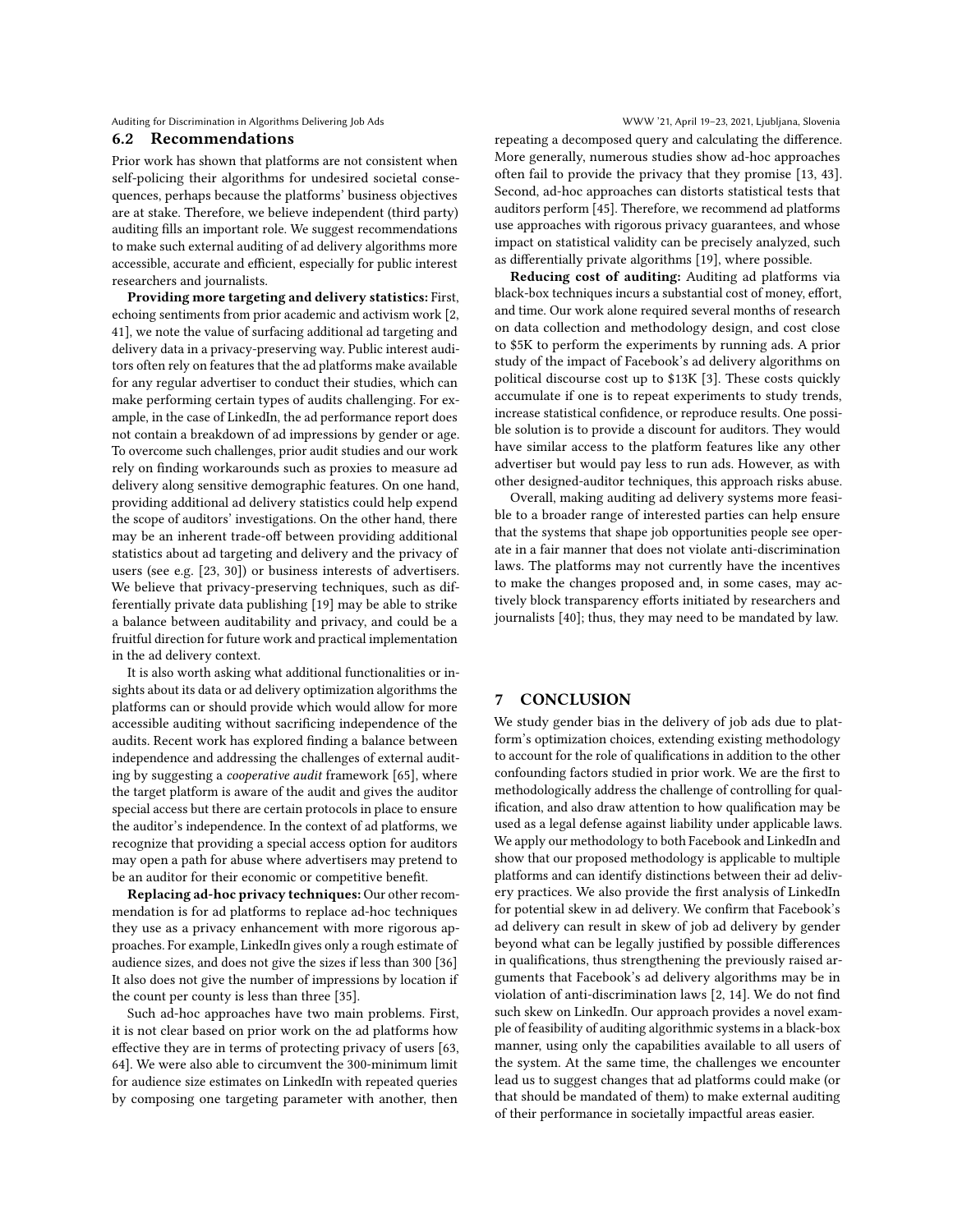### ACKNOWLEDGEMENTS

This work was funded in part by NSF grants CNS-1755992, CNS-1916153, CNS-1943584, CNS-1956435, and CNS-1925737. We are grateful to Aaron Rieke for feedback on the manuscript.

### REFERENCES

- <span id="page-11-23"></span>[1] ACLU. Facebook EEOC complaints. [https://www.aclu.org/cases/facebook](https://www.aclu.org/cases/facebook-eeoc-complaints?redirect=node/70165)[eeoc-complaints?redirect=node/70165.](https://www.aclu.org/cases/facebook-eeoc-complaints?redirect=node/70165)
- <span id="page-11-5"></span>[2] Ali, M., Sapiezynski, P., Bogen, M., Korolova, A., Mislove, A., and Rieke, A. Discrimination through optimization: How facebook's ad delivery can lead to biased outcomes. In Proceedings of the ACM Conference on Computer-Supported Cooperative Work and Social Computing (2019).
- <span id="page-11-36"></span>[3] Ali, M., Sapiezynski, P., Korolova, A., Mislove, A., and Rieke, A. Ad delivery algorithms: The hidden arbiters of political messaging. In 14th ACM International Conference on Web Search and Data Mining (2021).
- <span id="page-11-28"></span>[4] ANDRUS, M., SPITZER, E., BROWN, J., AND XIANG, A. "What We Can't Measure, We Can't Understand": Challenges to demographic data procurement in the pursuit of fairness. In ACM Conference on Fairness, Accountability, and Transparency (FAccT) (2021).
- <span id="page-11-9"></span>[5] ANGWIN, J., AND PARIS JR., T. Facebook lets advertisers exclude users by race – ProPublica. [https://www.propublica.org/article/facebook-lets](https://www.propublica.org/article/facebook-lets-advertisers-exclude-users-by-race)[advertisers-exclude-users-by-race,](https://www.propublica.org/article/facebook-lets-advertisers-exclude-users-by-race) October 26, 2016.
- <span id="page-11-10"></span>[6] Angwin, J., Scheiber, N., and Tobin, A. Dozens of companies are using Facebook to exclude older workers from job ads – ProPublica. [https://www.propublica.org/article/facebook-ads-age-discrimination](https://www.propublica.org/article/facebook-ads-age-discrimination-targeting)[targeting,](https://www.propublica.org/article/facebook-ads-age-discrimination-targeting) December 20, 2017.
- <span id="page-11-33"></span>[7] Asplund, J., Eslami, M., Sundaram, H., Sandvig, C., and Karahalios, K. Auditing race and gender discrimination in online housing markets. In Proceedings of the International AAAI Conf. on Web and Social Media (2020).
- <span id="page-11-29"></span>[8] BAROCAS, S., AND SELBST, A. D. Big data's disparate impact. California Law Review 104, 3 (2016), 671–732.
- [9] BOGEN, M., AND RIEKE, A. Help wanted: an examination of hiring algorithms, equity, and bias. Technical report, Upturn (2018).
- <span id="page-11-30"></span>[10] BOGEN, M., RIEKE, A., AND AHMED, S. Awareness in practice: tensions in access to sensitive attribute data for antidiscrimination. In Proceedings of the 2020 Conference on Fairness, Accountability, and Transparency (2020).<br>[11] CFR. 12 CFR section 202.4 (b)-discouragement
- <span id="page-11-19"></span>(b)-discouragement. https://www.law.cornell.edu/cfr/text/12/202.4.
- <span id="page-11-20"></span>[12] CFR. 24 CFR section 100.75—discriminatory advertisements, statements and notices. https://www.law.cornell.edu/cfr/text/24/100.75.
- <span id="page-11-51"></span>[13] COHEN, A., AND NISSIM, K. Linear program reconstruction in practice. Journal of Privacy and Confidentiality 10, 1 (2020).
- <span id="page-11-6"></span>[14] DATTA, A., DATTA, A., MAKAGON, J., MULLIGAN, D. K., AND TSCHANTZ, M. C. Discrimination in online personalization: A multidisciplinary inquiry. FAT (2018).
- <span id="page-11-1"></span>[15] DATTA, A., TSCHANTZ, M. C., AND DATTA, A. Automated experiments on ad privacy settings. *Proceedings on Privacy Enhancing Technologies*, 1 (2015).<br>Diversity reports - Nvidia.
- <span id="page-11-46"></span>[16] DIVERSITYREPORTS.ORG. Diversity reports - Nvidia. https://www.diversityreports.org/company-information/nvidia, 2020. Last accessed on Feb 28, 2021.
- <span id="page-11-7"></span>[17] Dominos. Gender pay gap report 2018. [https://investors.dominos.co.uk/](https://investors.dominos.co.uk/sites/default/files/attachments/dominos-corporate-stores-sheermans-limited-gender-pay-gap-2018-report.pdf) [sites/default/files/attachments/dominos-corporate-stores-sheermans](https://investors.dominos.co.uk/sites/default/files/attachments/dominos-corporate-stores-sheermans-limited-gender-pay-gap-2018-report.pdf)[limited-gender-pay-gap-2018-report.pdf,](https://investors.dominos.co.uk/sites/default/files/attachments/dominos-corporate-stores-sheermans-limited-gender-pay-gap-2018-report.pdf) 2018. Last accessed on October 6, 2020.
- <span id="page-11-16"></span>[18] DWORK, C., AND ILVENTO, C. Fairness Under Composition. In 10th Innovations in Theoretical Computer Science Conference (ITCS) (2019).
- <span id="page-11-48"></span>[19] Dwork, C., AND ROTH, A. The algorithmic foundations of differential privacy. Foundations and Trends in Theoretical Computer Science (2014).
- <span id="page-11-14"></span>[20] FACEBOOK. Choose the right objective. [https://www.facebook.com/](https://www.facebook.com/business/help/1438417719786914) [business/help/1438417719786914.](https://www.facebook.com/business/help/1438417719786914)
- <span id="page-11-17"></span>[21] Facebook. Marketing API—Facebook for developers. https://developers.facebook.com/docs/marketing-apis/.
- <span id="page-11-11"></span>[22] Facebook. Simplifying targeting categories. [https://www.facebook.com/](https://www.facebook.com/business/news/update-to-facebook-ads-targeting-categories/) [business/news/update-to-facebook-ads-targeting-categories/,](https://www.facebook.com/business/news/update-to-facebook-ads-targeting-categories/) 2020.
- <span id="page-11-24"></span>[23] FAIZULLABHOY, I., AND KOROLOVA, A. Facebook's advertising platform: New attack vectors and the need for interventions. In IEEE Workshop on Technology and Consumer Protection (ConPro) (2018).
- <span id="page-11-26"></span>[24] Gelauff, L., Goel, A., Munagala, K., and Yandamuri, S. Advertising for demographically fair outcomes. arXiv preprint arXiv:2006.03983 (2020).
- <span id="page-11-38"></span>[25] GEYIK, S. C., AMBLER, S., AND KENTHAPADI, K. Fairness-aware ranking in search and recommendation systems with application to linkedin talent search. In Proc. 25th ACM SIGKDD Intl. Conf. on Knowledge Discovery and Data Mining (2019).
- <span id="page-11-40"></span>[26] HARDT, M., PRICE, E., AND SREBRO, N. Equality of opportunity in supervised learning. In Advances in Neural Information Processing Systems (2016).
- <span id="page-11-43"></span>[27] IMANA, B., KOROLOVA, A., AND HEIDEMANN, J. Dataset of content and

delivery statistics of ads used in "Auditing for discrimination in algorithms delivering job ads". [https://ant.isi.edu/datasets/addelivery/.](https://ant.isi.edu/datasets/addelivery/)<br>
[28] KAYSER-BRIL, N. Automated discrimination: Face-

- <span id="page-11-27"></span>book uses gross stereotypes to optimize ad delivery. https://algorithmwatch.org/en/story/automated-discriminationfacebook-google/, October 18, 2020.
- <span id="page-11-41"></span>[29] Kim, M. P., Korolova, A., Rothblum, G. N., and Yona, G. Preferenceinformed fairness. In Innovations in Theoretical Computer Science (2020).
- <span id="page-11-47"></span>[30] KOROLOVA, A. Privacy violations using microtargeted ads: A case study. Journal of Privacy and Confidentiality 3, 1 (2011), 27–49.
- <span id="page-11-2"></span>[31] LAMBRECHT, A., AND TUCKER, C. Algorithmic bias? an empirical study of apparent gender-based discrimination in the display of STEM career ads. Management Science 65, 7 (2019), 2966–2981.
- <span id="page-11-21"></span>[32] Laura Murphy and Associates. Facebook's civil rights audit – progress report. [https://about.fb.com/wp-content/uploads/2019/06/civilrightaudit\\_](https://about.fb.com/wp-content/uploads/2019/06/civilrightaudit_final.pdf) [final.pdf,](https://about.fb.com/wp-content/uploads/2019/06/civilrightaudit_final.pdf) June 30, 2019.
- <span id="page-11-22"></span>[33] Laura Murphy and Associates. Facebook's civil rights audit – Final report. [https://about.fb.com/wp-content/uploads/2020/07/Civil-Rights-](https://about.fb.com/wp-content/uploads/2020/07/Civil-Rights-Audit-Final-Report.pdf)[Audit-Final-Report.pdf,](https://about.fb.com/wp-content/uploads/2020/07/Civil-Rights-Audit-Final-Report.pdf) July 8 2020.
- <span id="page-11-34"></span>[34] Lecuyer, M., Spahn, R., Spiliopolous, Y., Chaintreau, A., Geambasu, R., and Hsu, D. Sunlight: Fine-grained targeting detection at scale with statistical confidence. In CCS (2015).
- <span id="page-11-50"></span>[35] LINKEDIN. Ads Reporting. https://docs.microsoft.com/enus/linkedin/marketing/integrations/ads-reporting/ads-reporting.
- <span id="page-11-49"></span>[36] LinkedIn. Audience Counts. [https://docs.microsoft.com/en-us/linkedin/](https://docs.microsoft.com/en-us/linkedin/marketing/integrations/ads/advertising-targeting/audience-counts) [marketing/integrations/ads/advertising-targeting/audience-counts.](https://docs.microsoft.com/en-us/linkedin/marketing/integrations/ads/advertising-targeting/audience-counts)
- <span id="page-11-0"></span>[37] LinkedIn. Campaign quality scores for sponsored content. https://www.linkedin.com/help/lms/answer/85406.
- <span id="page-11-18"></span>[38] LinkedIn. LinkedIn marketing developer platform. https://docs.microsoft.com/en-us/linkedin/marketing/.
- <span id="page-11-15"></span>[39] LINKEDIN. Select a marketing objective for your ad campaign. [https://www.linkedin.com/help/lms/answer/94698/select-a-marketing](https://www.linkedin.com/help/lms/answer/94698/select-a-marketing-objective-for-your-ad-campaign)[objective-for-your-ad-campaign.](https://www.linkedin.com/help/lms/answer/94698/select-a-marketing-objective-for-your-ad-campaign)
- <span id="page-11-54"></span>[40] MERRILL, J. B., AND TOBIN, A. Facebook moves to block ad transparency tools – including ours. [https://www.propublica.org/article/facebook](https://www.propublica.org/article/facebook-blocks-ad-transparency-tools)[blocks-ad-transparency-tools,](https://www.propublica.org/article/facebook-blocks-ad-transparency-tools) January 28, 2019.
- <span id="page-11-35"></span>[41] MozILLA. Facebook's ad archive API is inadequate. [https://blog.mozilla.](https://blog.mozilla.org/blog/2019/04/29/facebooks-ad-archive-api-is-inadequate/) [org/blog/2019/04/29/facebooks-ad-archive-api-is-inadequate/,](https://blog.mozilla.org/blog/2019/04/29/facebooks-ad-archive-api-is-inadequate/) 2019.
- <span id="page-11-39"></span>[42] Nandy, P., Diciccio, C., Venugopalan, D., Logan, H., Basu, K., and Karoui, N. E. Achieving fairness via post-processing in web-scale recommender systems. arXiv preprint arXiv:2006.11350v2 (2021).
- <span id="page-11-52"></span>[43] NARAYANAN, A., AND SHMATIKOV, V. Robust de-anonymization of large sparse datasets. In 2008 IEEE Symposium on Security and Privacy (2008).
- <span id="page-11-44"></span>[44] NETFLIX. Inclusion takes root at Netflix: Our first report. [https://about.](https://about.netflix.com/en/news/netflix-inclusion-report-2021) [netflix.com/en/news/netflix-inclusion-report-2021,](https://about.netflix.com/en/news/netflix-inclusion-report-2021) 2021.
- <span id="page-11-53"></span>[45] Nissim, K., Steinke, T., Wood, A., Altman, M., Bembenek, A., Bun, M., Gaboardi, M., O'Brien, D. R., and Vadhan, S. Differential privacy: A primer for a non-technical audience. *Vand. J. Ent. & Tech. L. 21* (2018). [46] NORTH CAROLINA STATE BOARD OF ELECTIONS. Voter history data.
- <span id="page-11-42"></span>https://dl.ncsbe.gov/index.html. Downloaded on April 23, 2020.
- <span id="page-11-45"></span>[47] NVIDIA. Global diversity and inclusion report. https://www.nvidia.com/enus/about-nvidia/careers/diversity-and-inclusion/, 2021. Last accessed on Feb 28, 2021.
- <span id="page-11-31"></span>[48] REISMAN, D., SCHULTZ, J., CRAWFORD, K., AND WHITTAKER, M. Algorithmic impact assessments: A practical framework for public agency accountability. AI Now (2018).
- <span id="page-11-12"></span>[49] SANDBERG, S. Doing more to protect against discrimination in housing, employment and credit advertising. [https://about.fb.com/news/2019/03/](https://about.fb.com/news/2019/03/protecting-against-discrimination-in-ads/) [protecting-against-discrimination-in-ads/,](https://about.fb.com/news/2019/03/protecting-against-discrimination-in-ads/) March 19, 2019.
- <span id="page-11-37"></span>[50] Sandvig, C., Hamilton, K., Karahalios, K., and Langbort, C. Auditing algorithms: Research methods for detecting discrimination on internet platforms. Data and discrimination: converting critical concerns into productive inquiry 22 (2014), 4349–4357.
- <span id="page-11-25"></span>[51] Sapiezynski, P., Ghosh, A., Kaplan, L., Mislove, A., and Rieke, A. Algorithms that "don't see color": Comparing biases in lookalike and special ad audiences. arXiv preprint arXiv:1912.07579 (2019).
- <span id="page-11-8"></span>[52] SELYUKH, A. Why suburban moms are delivering your groceries. NPR [https://www.npr.org/2019/05/25/722811953/why-suburban-moms](https://www.npr.org/2019/05/25/722811953/why-suburban-moms-are-delivering-your-groceries)[are-delivering-your-groceries,](https://www.npr.org/2019/05/25/722811953/why-suburban-moms-are-delivering-your-groceries) May 25, 2019.
- <span id="page-11-32"></span>[53] Shukla, S. A better way to learn about ads on facebook. [https://about.fb.](https://about.fb.com/news/2019/03/a-better-way-to-learn-about-ads/) [com/news/2019/03/a-better-way-to-learn-about-ads/,](https://about.fb.com/news/2019/03/a-better-way-to-learn-about-ads/) March 28 2019.
- <span id="page-11-3"></span>[54] Speicher, T., Ali, M., Venkatadri, G., Ribeiro, F. N., Arvanitakis, G., Benevenuto, F., Gummadi, K. P., Loiseau, P., and Mislove, A. Potential for discrimination in online targeted advertising. In Proceedings of Machine Learning Research (2018), S. A. Friedler and C. Wilson, Eds.
- <span id="page-11-13"></span>[55] Spencer, S. Upcoming update to housing, employment, and credit advertising policies. [https://www.blog.google/technology/ads/upcoming](https://www.blog.google/technology/ads/upcoming-update-housing-employment-and-credit-advertising-policies/)[update-housing-employment-and-credit-advertising-policies/,](https://www.blog.google/technology/ads/upcoming-update-housing-employment-and-credit-advertising-policies/) 2020.
- <span id="page-11-4"></span>[56] Sweeney, L. Discrimination in online ad delivery: Google ads, black names and white names, racial discrimination, and click advertising. Queue (2013).